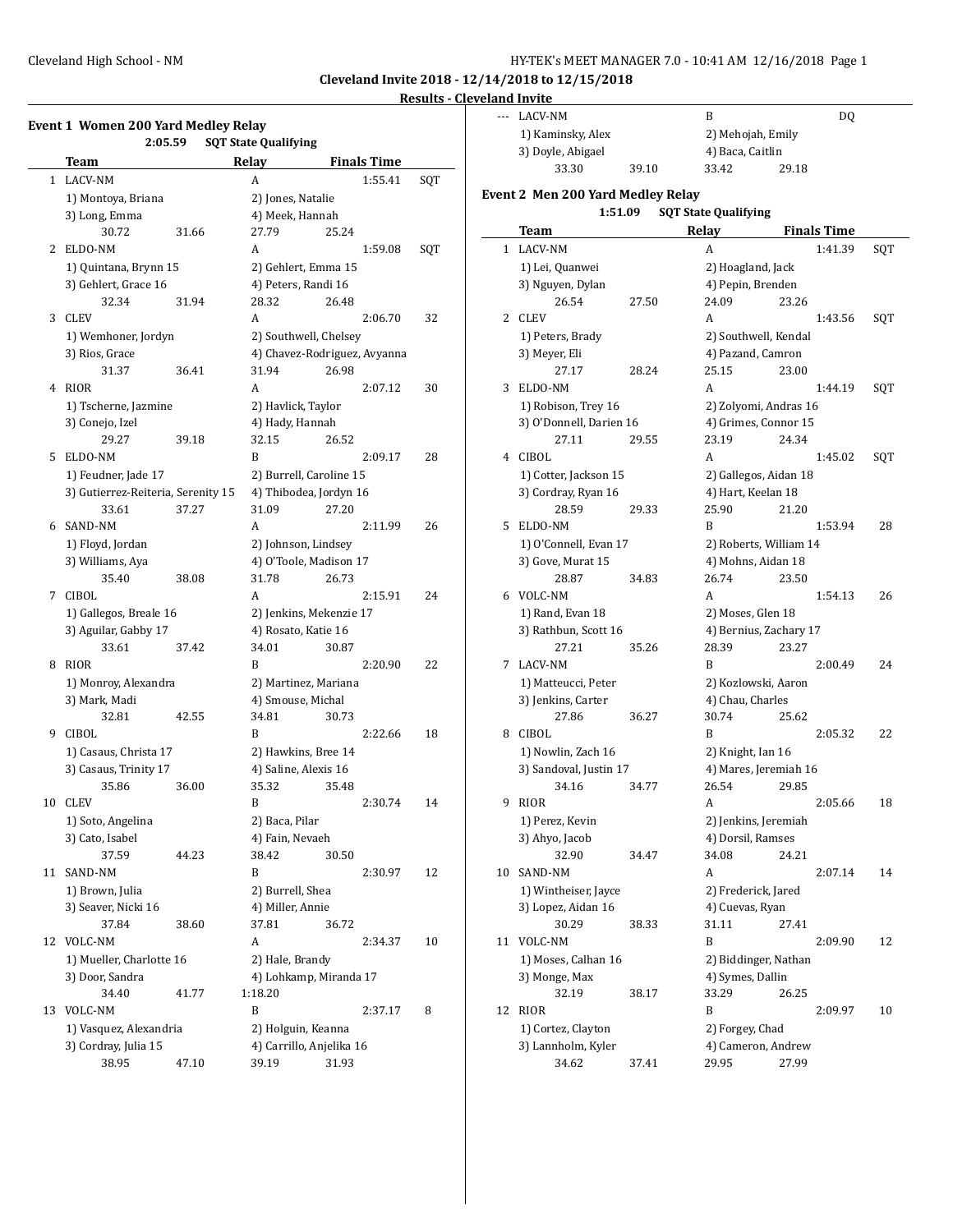**Cleveland Invite 2018 - 12/14/2018 to 12/15/2018 Results - Cleveland Invite**

|              | Name                         |       | AgeSchool   |       | <b>Finals Time</b> |     |
|--------------|------------------------------|-------|-------------|-------|--------------------|-----|
| $\mathbf{1}$ | Gehlert, Emma                |       | 15 ELDO-NM  |       | 2:00.59            | SQT |
|              | 27.83                        | 30.65 | 31.39       | 30.72 |                    |     |
| 2            | Tscherne, Jazmine            |       | RIOR        |       | 2:10.47            | 17  |
|              | 30.69                        | 34.03 | 33.64       | 32.11 |                    |     |
| 3            | Pineda, Rose                 |       | LACV-NM     |       | 2:10.68            | 16  |
|              | 31.01                        | 33.80 | 33.64       | 32.23 |                    |     |
| 4            | Tacher, Natalie              |       | 16 ELDO-NM  |       | 2:13.43            | 15  |
|              | 30.70                        | 33.37 | 34.47       | 34.89 |                    |     |
| 5            | Abrams, Robin                |       | LACV-NM     |       | 2:14.07            | 14  |
|              | 30.89                        | 34.33 | 35.03       | 33.82 |                    |     |
| 6            | Gallegos, Breale             |       | 16 CIBOL    |       | 2:15.39            | 13  |
|              | 32.20                        | 34.52 | 34.54       | 34.13 |                    |     |
| 7            | Van Sweden, Jadelyn          |       | CLEV        |       | 2:16.65            | 12  |
|              | 31.60                        | 34.84 | 36.19       | 34.02 |                    |     |
| 8            | Smith, Mary                  |       | 16 ELDO-NM  |       | 2:23.15            | 11  |
|              | 32.43                        | 35.43 | 37.90       | 37.39 |                    |     |
| 9            | Gutierrez-Reiteria, Serenity |       | 15 ELDO-NM  |       | 2:23.25            | 9   |
|              | 32.45                        | 35.48 | 37.16       | 38.16 |                    |     |
| 10           | Havlick, Taylor              |       | <b>RIOR</b> |       | 2:27.04            | 7   |
|              | 33.46                        | 36.43 | 38.18       | 38.97 |                    |     |
| 11           | Rice, Aubrey                 |       | <b>RIOR</b> |       | 2:29.65            | 6   |
|              | 33.28                        | 37.50 | 39.62       | 39.25 |                    |     |
| 12           | Elam, Lillian                |       | CLEV        |       | 2:32.91            | 5   |
|              | 34.15                        | 38.28 | 40.18       | 40.30 |                    |     |
| 13           | Sullivan, Kaitlyn            |       | CLEV        |       | 2:33.21            | 4   |
|              | 35.23                        | 38.96 | 39.80       | 39.22 |                    |     |
| 14           | Johnson, Lindsey             |       | SAND-NM     |       | 2:38.20            | 3   |
|              | 37.77                        | 40.45 | 40.86       | 39.12 |                    |     |
| 15           | Gebe, Alisha                 |       | 18 CIBOL    |       | 2:39.45            | 2   |
|              | 36.74                        | 39.54 | 41.42       | 41.75 |                    |     |
| 16           | Rosato, Katie                |       | 16 CIBOL    |       | 2:40.71            | 1   |
|              | 34.18                        | 38.43 | 43.38       | 44.72 |                    |     |
| 17           | Neeley, Jada                 |       | <b>RIOR</b> |       | 2:45.66            |     |
|              | 37.57                        | 42.06 | 44.86       | 41.17 |                    |     |
| 18           | Nelson, Jillian              |       | 17 VOLC-NM  |       | 2:53.37            |     |
|              | 39.68                        | 43.32 | 44.95       | 45.42 |                    |     |
| 19           | Baca, Pilar                  |       | CLEV        |       | 2:57.16            |     |
|              | 37.92                        | 45.12 | 49.07       | 45.05 |                    |     |
| 20           | Brown, Julia                 |       | SAND-NM     |       | 3:00.70            |     |
|              | 41.01                        | 45.44 | 46.95       | 47.30 |                    |     |

## **Event 4 Men 200 Yard Freestyle**

| 1:54.29 |  | <b>SQT State Qualifying</b> |
|---------|--|-----------------------------|
|---------|--|-----------------------------|

|   | Name               |       |    | AgeSchool      |       | <b>Finals Time</b> |     |
|---|--------------------|-------|----|----------------|-------|--------------------|-----|
| 1 | Hoagland, Jack     |       |    | <b>LACV-NM</b> |       | 1:41.92            | SQT |
|   | 24.66              | 26.18 |    | 25.43          | 25.65 |                    |     |
| 2 | Hart, Keelan       |       | 18 | <b>CIBOL</b>   |       | 1:44.63            | SQT |
|   | 24.68              | 26.45 |    | 26.70          | 26.80 |                    |     |
| 3 | Robison, Trey      |       | 16 | ELDO-NM        |       | 1:52.89            | SQT |
|   | 25.14              | 28.08 |    | 29.95          | 29.72 |                    |     |
| 4 | Cotter, Jackson    |       | 15 | CIBOL          |       | 1:55.02            | 15  |
|   | 26.31              | 28.49 |    | 30.10          | 30.12 |                    |     |
| 5 | McLaughlin, Thomas |       |    | <b>CLEV</b>    |       | 1:58.09            | 14  |
|   | 26.67              | 30.63 |    | 30.94          | 29.85 |                    |     |

|    | 6 Benavidez, Sabastian |       |    | 16 ELDO-NM   |       | 1:59.48 | 13             |
|----|------------------------|-------|----|--------------|-------|---------|----------------|
|    | 26.78                  | 29.31 |    | 31.81        | 31.58 |         |                |
| 7  | Sandoval, Justin       |       | 17 | CIBOL        |       | 2:00.17 | 12             |
|    | 27.65                  | 30.02 |    | 31.07        | 31.43 |         |                |
| 8  | McLaughlin, Philip     |       |    | <b>CLEV</b>  |       | 2:06.25 | 11             |
|    | 27.50                  | 32.06 |    | 33.67        | 33.02 |         |                |
| 9  | Griego, Cameron        |       |    | <b>CLEV</b>  |       | 2:07.85 | 9              |
|    | 27.95                  | 32.15 |    | 34.18        | 33.57 |         |                |
| 10 | Rathbun, Scott         |       |    | 16 VOLC-NM   |       | 2:10.26 | 7              |
|    | 30.09                  | 32.93 |    | 34.47        | 32.77 |         |                |
| 11 | Evans, Lucas           |       |    | LACV-NM      |       | 2:20.11 | 6              |
|    | 30.18                  | 34.70 |    | 37.63        | 37.60 |         |                |
| 12 | Render, Jared          |       |    | SAND-NM      |       | 2:23.16 | 5              |
|    | 32.29                  | 36.44 |    | 37.35        | 37.08 |         |                |
| 13 | Lucero, Nick           |       | 16 | <b>CIBOL</b> |       | 2:24.81 | 4              |
|    | 30.06                  | 34.39 |    | 38.89        | 41.47 |         |                |
|    | 14 Lannholm, Kyler     |       |    | <b>RIOR</b>  |       | 2:25.07 | 3              |
|    | 31.40                  | 36.38 |    | 38.74        | 38.55 |         |                |
| 15 | Dorsil, Ramses         |       |    | <b>RIOR</b>  |       | 2:31.78 | $\overline{2}$ |
|    | 31.65                  | 36.46 |    | 41.96        | 41.71 |         |                |
|    | 16 Pezzano, Xavier     |       |    | VOLC-NM      |       | 2:33.42 | 1              |
|    | 33.39                  | 37.92 |    | 40.40        | 41.71 |         |                |
| 17 | Smouse, Zeke           |       |    | <b>RIOR</b>  |       | 2:41.16 |                |
|    | 35.02                  | 40.44 |    | 43.53        | 42.17 |         |                |

#### **Event 5 Women 200 Yard IM**

## **2:21.99 SQT State Qualifying**

|     | Name                |       |    | <b>AgeSchool</b> |       | <b>Finals Time</b> |    |
|-----|---------------------|-------|----|------------------|-------|--------------------|----|
| 1   | Quintana, Brynn     |       |    | 15 ELDO-NM       |       | 2:26.57            | 20 |
|     | 33.80               | 36.20 |    | 43.75            | 32.82 |                    |    |
| 2   | Wemhoner, Jordyn    |       |    | <b>CLEV</b>      |       | 2:29.68            | 17 |
|     | 31.29               | 38.68 |    | 45.99            | 33.72 |                    |    |
| 3   | Rios, Grace         |       |    | <b>CLEV</b>      |       | 2:31.04            | 16 |
|     | 31.30               | 37.22 |    | 46.32            | 36.20 |                    |    |
| 4   | Butterfeild, Laynie |       | 16 | ELDO-NM          |       | 2:34.45            | 15 |
|     | 34.90               | 40.73 |    | 42.39            | 36.43 |                    |    |
| 5.  | Southwell, Chelsey  |       |    | <b>CLEV</b>      |       | 2:35.24            | 14 |
|     | 32.49               | 40.04 |    | 44.91            | 37.80 |                    |    |
| 6   | Castro, Emily       |       |    | LACV-NM          |       | 2:43.59            | 13 |
|     | 35.48               | 39.29 |    | 50.24            | 38.58 |                    |    |
| 7   | Baca, Caitlin       |       |    | LACV-NM          |       | 2:45.16            | 12 |
|     | 33.90               | 38.86 |    | 51.02            | 41.38 |                    |    |
| 8   | Smouse, Michal      |       |    | RIOR             |       | 2:51.66            | 11 |
|     | 37.09               | 41.65 |    | 50.07            | 42.85 |                    |    |
| 9   | Casaus, Christa     |       | 17 | <b>CIBOL</b>     |       | 3:06.49            | 9  |
|     | 39.85               | 44.28 |    | 58.03            | 44.33 |                    |    |
| 10  | Hardman, Haylee     |       |    | <b>CLEV</b>      |       | 3:12.93            | 7  |
|     | 42.05               | 47.05 |    | 55.48            | 48.35 |                    |    |
| 11  | Saline, Alexis      |       |    | 16 CIBOL         |       | 3:14.76            | 6  |
|     | 41.03               | 48.86 |    | 59.42            | 45.45 |                    |    |
| 12  | Gonzalez, Sophia    |       |    | 17 CIBOL         |       | 3:21.50            | 5  |
|     | 42.50               | 52.96 |    | 58.71            | 47.33 |                    |    |
| --- | Mairella, Ashlee    |       |    | <b>RIOR</b>      |       | D <sub>0</sub>     |    |
|     | 36.14               | 44.34 |    | 52.20            | 39.82 |                    |    |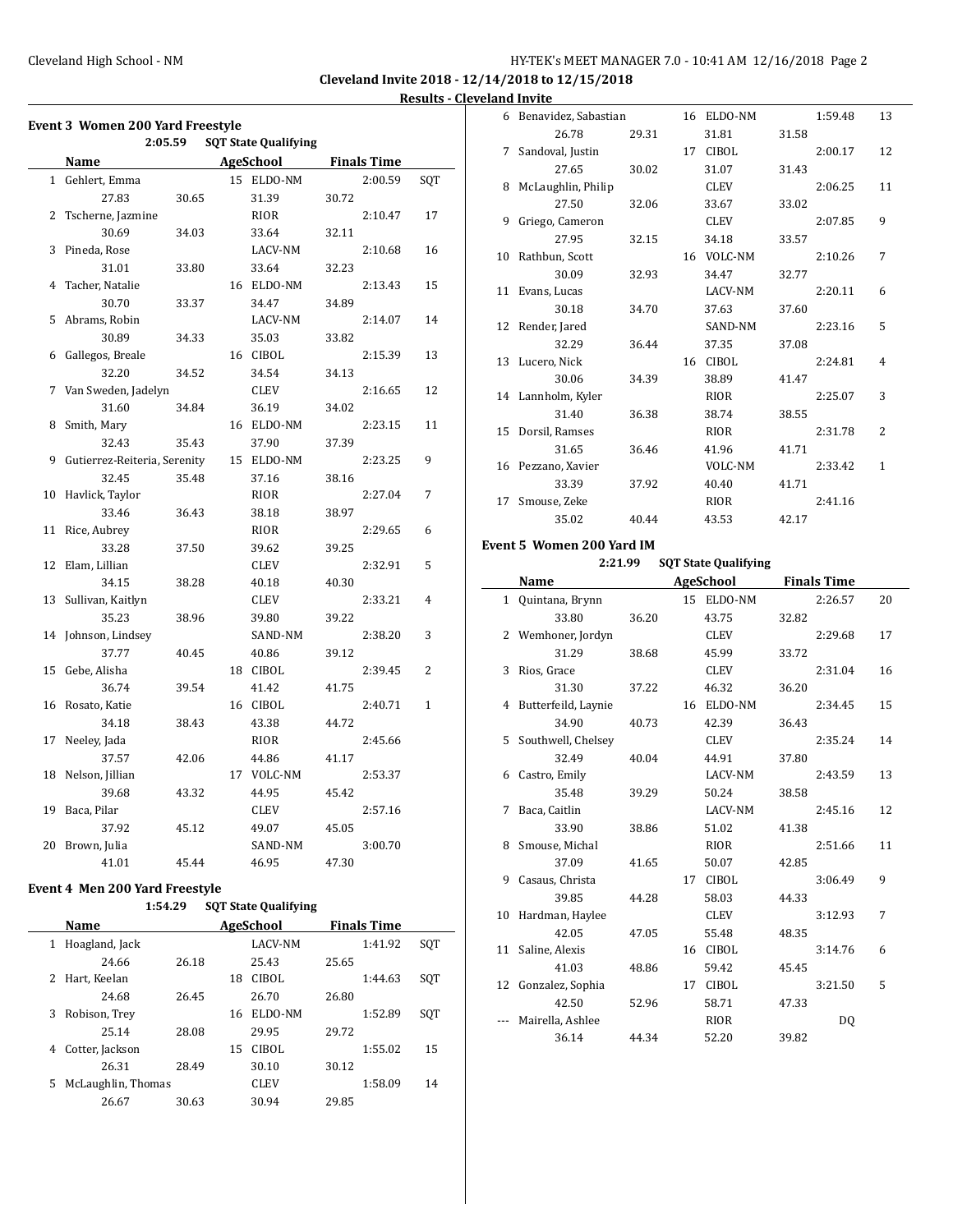**Cleveland Invite 2018 - 12/14/2018 to 12/15/2018 Results - Cleveland Invite**

|    | Event 6 Men 200 Yard IM |         |                             |       |                    |     |
|----|-------------------------|---------|-----------------------------|-------|--------------------|-----|
|    |                         | 2:09.69 | <b>SQT State Qualifying</b> |       |                    |     |
|    | Name                    |         | AgeSchool                   |       | <b>Finals Time</b> |     |
|    | 1 Hawton, Maxwell       |         | SAND-NM                     |       | 1:59.14            | SQT |
|    | 25.03                   | 29.46   | 36.28                       | 28.37 |                    |     |
|    | 2 Southwell, Kendal     |         | CLEV                        |       | 2:03.53            | SQT |
|    | 26.51                   | 32.32   | 34.07                       | 30.63 |                    |     |
| 3  | Rand, Evan              |         | 18 VOLC-NM                  |       | 2:05.88            | SQT |
|    | 27.30                   | 31.28   | 35.95                       | 31.35 |                    |     |
|    | 4 Cecco, Joseph         |         | SAND-NM                     |       | 2:06.71            | SQT |
|    | 26.47                   | 32.60   | 36.82                       | 30.82 |                    |     |
|    | 5 Pepin, Brenden        |         | LACV-NM                     |       | 2:12.25            | 14  |
|    | 28.62                   | 34.24   | 37.97                       | 31.42 |                    |     |
| 6  | Jones, Peter            |         | 17 CIBOL                    |       | 2:22.33            | 13  |
|    | 30.06                   | 35.47   | 45.06                       | 31.74 |                    |     |
| 7  | Martinez, Jesus         |         | CLEV                        |       | 2:26.60            | 12  |
|    | 29.49                   | 35.62   | 48.42                       | 33.07 |                    |     |
| 8  | Galindro, Dominic       |         | 17 CIBOL                    |       | 2:28.15            | 11  |
|    | 32.71                   | 37.94   | 43.85                       | 33.65 |                    |     |
| 9  | Ahyo, Jacob             |         | RIOR                        |       | 2:32.06            | 9   |
|    | 32.59                   | 38.38   | 47.22                       | 33.87 |                    |     |
| 10 | Perez, Kevin            |         | RIOR                        |       | 2:35.56            | 7   |
|    | 33.12                   | 40.15   | 47.63                       | 34.66 |                    |     |
|    | 11 Green, Calvin        |         | <b>CLEV</b>                 |       | 2:37.58            | 6   |
|    | 32.13                   | 40.25   | 47.00                       | 38.20 |                    |     |
|    | 12 Leon, Matthew        |         | RIOR                        |       | 2:40.10            | 5   |
|    | 31.46                   | 40.54   | 49.96                       | 38.14 |                    |     |
| 13 | Nowlin, Zach            |         | 16 CIBOL                    |       | 2:48.61            | 4   |
|    | 33.02                   | 39.69   | 52.31                       | 43.59 |                    |     |
|    | Knight, Ian             |         | 16 CIBOL                    |       | D <sub>0</sub>     |     |
|    | 32.48                   | 38.82   | 48.60                       | 37.32 |                    |     |

## **Event 7 Women 50 Yard Freestyle**

|    | 26.19            |    | <b>SQT State Qualifying</b> |                    |                |
|----|------------------|----|-----------------------------|--------------------|----------------|
|    | Name             |    | AgeSchool                   | <b>Finals Time</b> |                |
| 1  | Jones, Natalie   |    | LACV-NM                     | 24.85              | SQT            |
| 2  | Meek, Hannah     |    | LACV-NM                     | 26.13              | SQT            |
| 3  | Orr, Lydia       |    | LACV-NM                     | 26.41              | 16             |
| 4  | Gehlert, Grace   | 16 | ELDO-NM                     | 26.54              | 15             |
| 5  | Long, Emma       |    | LACV-NM                     | 26.56              | 14             |
| 6  | Peters, Randi    | 16 | ELDO-NM                     | 26.65              | 13             |
| 7  | O'Toole, Madison | 17 | SAND-NM                     | 26.75              | 12             |
| 8  | Park, Hannah     |    | LACV-NM                     | x27.01             |                |
| 9  | Montano, Ava     |    | SAND-NM                     | 27.12              | 11             |
| 10 | Bryson, Riley    |    | LACV-NM                     | x27.61             |                |
| 11 | Lopez, Joella    | 16 | ELDO-NM                     | 27.68              | 9              |
| 12 | Thibodea, Jordyn | 16 | ELDO-NM                     | 27.73              | 7              |
| 13 | Hady, Hannah     |    | <b>RIOR</b>                 | 28.31              | 6              |
| 14 | Riley, Kiki      | 15 | ELDO-NM                     | x28.60             |                |
| 15 | Le, Alina        | 17 | ELDO-NM                     | x28.69             |                |
| 16 | Yeh, Melody      |    | LACV-NM                     | x28.75             |                |
| 17 | Floyd, Jordan    |    | SAND-NM                     | 28.96              | 5              |
| 18 | Hale, Brandy     |    | VOLC-NM                     | 29.01              | $\overline{4}$ |
| 19 | Kaminsky, Alex   |    | LACV-NM                     | x29.30             |                |
| 20 | Hawkins, Bree    | 14 | <b>CIBOL</b>                | 29.40              | 3              |
| 21 | Debever, Carly   | 17 | ELDO-NM                     | x29.52             |                |
| 22 | Doyle, Abigael   |    | LACV-NM                     | x29.72             |                |

|       | 23 Bennett, Laurel                   | 16 | ELDO-NM            | x30.27 |              |
|-------|--------------------------------------|----|--------------------|--------|--------------|
|       | 24 Holguin, Keanna                   |    | VOLC-NM            | 30.29  | 2            |
|       | 25 Atencio, Sofia                    |    | LACV-NM            | x30.30 |              |
| 26    | Stanley, Emma                        |    | 16 CIBOL           | 30.57  | $\mathbf{1}$ |
| 27    | Mueller, Charlotte                   |    | 16 VOLC-NM         | 30.85  |              |
| 28    | Fain, Nevaeh                         |    | CLEV               | 30.86  |              |
| 29    | Rosales, Elena                       |    | SAND-NM            | 31.16  |              |
| 30    | Cordero, Elisa                       |    | 16 CIBOL           | 31.62  |              |
| 31    | Williams, Hannah                     |    | 16 ELDO-NM         | x31.75 |              |
| 32    | Snedigar, Sydnie                     |    | VOLC-NM            | 32.13  |              |
| 33    | Ibarra, Cassie                       |    | 16 CIBOL           | 32.41  |              |
|       | 34 Gonzales, Isabella                |    | 14 CIBOL           | x32.65 |              |
| 35    | Rodriguez, Lauren                    |    | RIOR               | 32.79  |              |
|       | 36 Wilson, Ashley                    |    | LACV-NM            | x33.00 |              |
| 37    | Carrillo, Anjelika                   |    | 16 VOLC-NM         | x33.15 |              |
| 38    | Etherington, Cedar                   |    | 16 ELDO-NM         | x33.23 |              |
| 39    | O'Neil, Elora                        | 18 | ELDO-NM            | x33.24 |              |
| 40    | Lohkamp, Miranda                     | 17 | VOLC-NM            | x33.25 |              |
| 41    | Sanchez, Mikayla                     |    | <b>CLEV</b>        | 33.30  |              |
| 42    | Vasquez, Alexandria                  |    | VOLC-NM            | x33.54 |              |
| 43    | Crump, Jacqueline                    |    | CLEV               | 33.62  |              |
| 44    | Gomez, Aryanna                       |    | 15 VOLC-NM         | x33.72 |              |
|       | 45 Wheatstine, Raley                 |    | 16 CIBOL           | x33.81 |              |
| 46    | Trotter, Courtney                    |    | CLEV               | 33.88  |              |
| $*47$ | Moreno, Gabriela                     |    | VOLC-NM            | x33.98 |              |
| *47   | Torres, Meredith                     |    | VOLC-NM            | x33.98 |              |
| *49   | Waymire, Miranda                     |    | 16 CIBOL           | x34.27 |              |
| *49   | Brown, Julia                         |    | SAND-NM            | x34.27 |              |
| 51    | Martinez, Mariana                    |    | RIOR               | 34.30  |              |
| 52    | Martinez, Shelby                     | 17 | CIBOL              | x34.38 |              |
| 53    | Cordray, Julia                       | 15 | VOLC-NM            | x34.66 |              |
|       | 54 Rice, Emma                        |    | RIOR               | 34.71  |              |
|       | 55 Rogers, Gianna                    |    | RIOR               | x35.28 |              |
|       | 56 Godsey, Kelly                     | 17 | CIBOL              | x35.82 |              |
| 57    | Baca, Espy                           |    | CLEV               | x36.05 |              |
|       | 58 Hernandez, Karen                  | 16 | VOLC-NM            | x36.15 |              |
|       | 59 Linsday, Taylor                   |    | RIOR               | x36.16 |              |
| 60    | Isaacs, Bailey                       |    | RIOR               | x36.26 |              |
| 61    | Evans, Ella                          |    | SAND-NM            | x36.41 |              |
| 62    | Door, Sandra                         |    | VOLC-NM            | x36.80 |              |
| 63    | Nelson, Jillian                      | 17 | VOLC-NM            | x36.94 |              |
| 64    | Teaman, Maylon                       |    | VOLC-NM            | x37.06 |              |
| 65    | Miller, Annie                        |    | SAND-NM            | x37.08 |              |
| 66    | Vigil, Tanisha                       |    | CLEV               | x37.44 |              |
| 67    | Gonzales, Ariana                     | 15 | VOLC-NM            | x37.65 |              |
| 68    | Orozco, Cristina                     |    | CLEV               | x37.93 |              |
|       | 69 Lucero, Veronica                  |    | VOLC-NM            | x38.01 |              |
| 70    | Martinez, Sophia                     |    | VOLC-NM            | x38.24 |              |
| 71    | Reindorp, Krista                     |    | VOLC-NM            | x38.26 |              |
| 72    | Uasutthiworakul, Workakarn           |    | CLEV               | x38.35 |              |
| 73    | Bieber, Keely                        | 15 | VOLC-NM            | x39.03 |              |
| 74    | Sackett, Jade                        | 16 | CIBOL              | x39.11 |              |
| 75    | Alonzo, Mariana                      |    | VOLC-NM            | x40.00 |              |
| 76    | Lujan, Kaylee                        | 15 |                    |        |              |
| 77    |                                      |    | VOLC-NM<br>SAND-NM | x40.27 |              |
| 78    | Gonzales, Isabella<br>Divett, Raquel |    |                    | x40.46 |              |
| 79    |                                      |    | CLEV               | x40.48 |              |
|       | Marquez, Dacia                       |    | RIOR               | x40.53 |              |
| 80    | Selph, Iliana                        |    | SAND-NM            | x40.65 |              |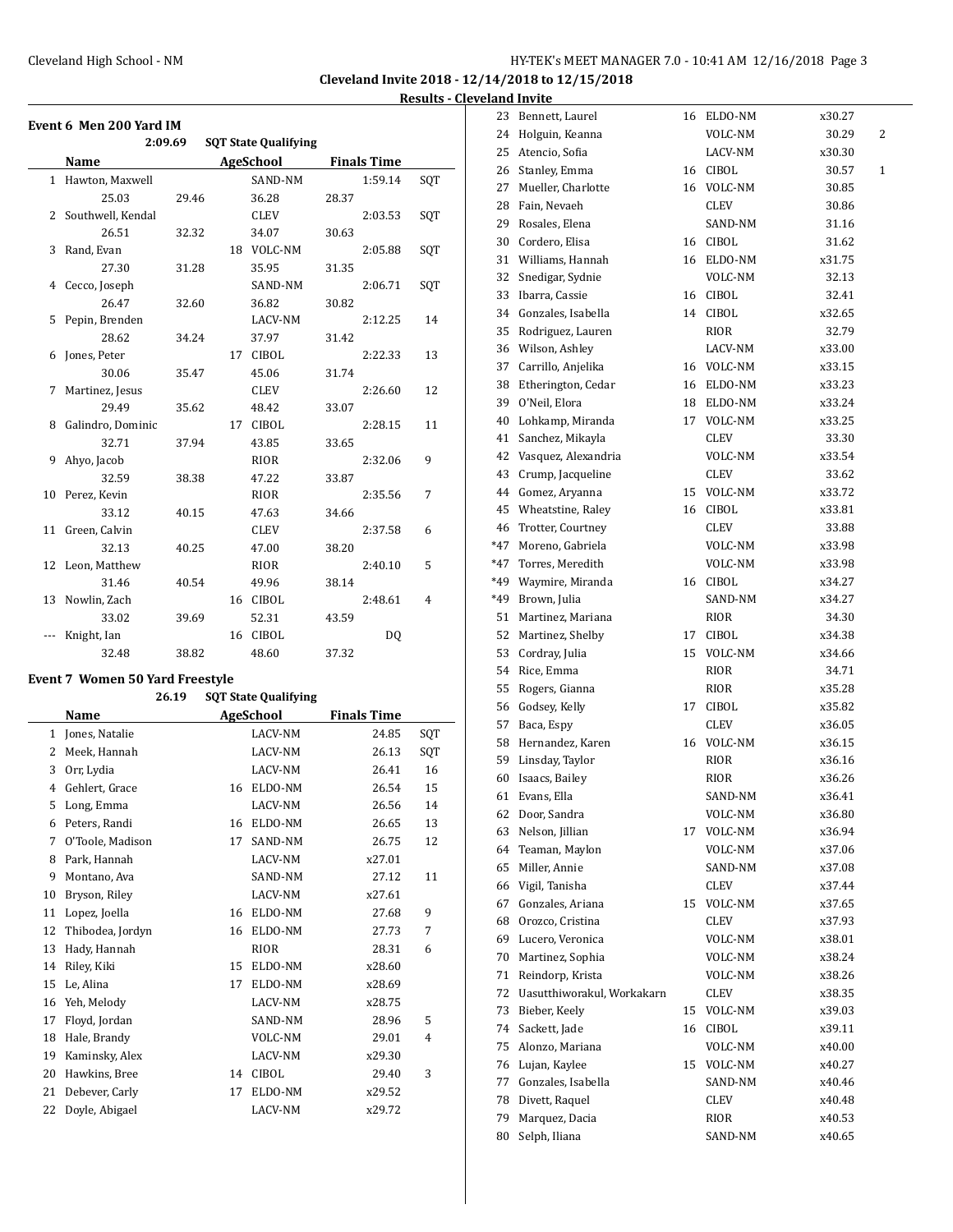|    | (Event 7 Women 50 Yard Freestyle) |    |           |                    |  |  |  |  |  |
|----|-----------------------------------|----|-----------|--------------------|--|--|--|--|--|
|    | Name                              |    | AgeSchool | <b>Finals Time</b> |  |  |  |  |  |
| 81 | Archuleta, Iliana                 |    | SAND-NM   | x41.62             |  |  |  |  |  |
| 82 | Padilla, Jaiden                   |    | VOLC-NM   | x41.79             |  |  |  |  |  |
| 83 | Newman, Danielle                  | 17 | ELDO-NM   | x42.11             |  |  |  |  |  |
| 84 | Vigil, Mia                        |    | VOLC-NM   | x42.88             |  |  |  |  |  |
| 85 | Frakes, Kendall                   |    | SAND-NM   | x42.94             |  |  |  |  |  |
| 86 | Gutierrez, Mia                    |    | VOLC-NM   | x43.49             |  |  |  |  |  |
| 87 | Mackall, Ava                      |    | SAND-NM   | x45.69             |  |  |  |  |  |
| 88 | Merrill, Elisa                    | 16 | ELDO-NM   | x45.72             |  |  |  |  |  |
| 89 | Janis, Kaylah                     |    | SAND-NM   | x46.64             |  |  |  |  |  |
| 90 | O'Connell. Kira                   |    | SAND-NM   | x47.95             |  |  |  |  |  |
|    | Baca, Maddi                       |    | VOLC-NM   | DQ                 |  |  |  |  |  |
|    |                                   |    |           |                    |  |  |  |  |  |

## **Event 8 Men 50 Yard Freestyle**

|       | 23.19                | <b>SQT State Qualifying</b> |              |                    |              |
|-------|----------------------|-----------------------------|--------------|--------------------|--------------|
|       | Name                 |                             | AgeSchool    | <b>Finals Time</b> |              |
| 1     | O'Donnell, Darien    |                             | 16 ELDO-NM   | 22.25              | SQT          |
|       | 2 Pazand, Camron     |                             | <b>CLEV</b>  | 22.84              | SQT          |
| 3     | Bernius, Zachary     | 17                          | VOLC-NM      | 23.73              | 16           |
|       | 4 Cordray, Ryan      | 16                          | <b>CIBOL</b> | 23.89              | 15           |
| 5     | Mohns, Aidan         |                             | 18 ELDO-NM   | 23.93              | 14           |
|       | 6 Nguyen, Dylan      |                             | LACV-NM      | 24.14              | 13           |
| 7     | Lei, Quanwei         |                             | LACV-NM      | 24.21              | 12           |
| 8     | Ulibarri, Greyson    |                             | LACV-NM      | 24.22              | 11           |
| 9     | Gove, Murat          |                             | 15 ELDO-NM   | 24.98              | 9            |
| 10    | Fouser, Camden       |                             | LACV-NM      | 25.02              | 7            |
| 11    | Tye, Daniel          |                             | <b>RIOR</b>  | 25.04              | 6            |
| 12    | Grimes, Connor       |                             | 15 ELDO-NM   | 25.11              | 5            |
| 13    | Matteucci, Peter     |                             | LACV-NM      | x25.53             |              |
| 14    | Jones, Keilin        |                             | <b>RIOR</b>  | 25.58              | 4            |
| 15    | Alei, Jeffrey        |                             | LACV-NM      | x25.60             |              |
|       | 16 Wintheiser, Jayce |                             | SAND-NM      | 25.73              | 3            |
| 17    | Hudgens, Ben         |                             | LACV-NM      | x25.80             |              |
| 18    | Breinholt, Charles   |                             | LACV-NM      | x25.91             |              |
| 19    | Chau, Charles        |                             | LACV-NM      | x25.95             |              |
| 20    | Symes, Dallin        |                             | VOLC-NM      | 26.56              | 2            |
| 21    | Lopez, Aidan         |                             | 16 SAND-NM   | 26.72              | $\mathbf{1}$ |
| 22    | Moses, Glen          |                             | 18 VOLC-NM   | 26.73              |              |
| 23    | Guetersloh, Henry    |                             | LACV-NM      | x26.81             |              |
| 24    | Trotter, Ethan       |                             | <b>CLEV</b>  | 26.82              |              |
| 25    | Christison, Pierce   |                             | VOLC-NM      | 26.98              |              |
| 26    | Wintermute, Jayson   |                             | LACV-NM      | x27.33             |              |
|       | 27 Watson, Blake     |                             | LACV-NM      | x27.34             |              |
| 28    | Nix, Elijah          |                             | 15 VOLC-NM   | x27.44             |              |
| 29    | Marcelli, Michael    |                             | <b>RIOR</b>  | 27.53              |              |
| 30    | Frederick, Jared     |                             | SAND-NM      | 27.84              |              |
| 31    | Cameron, Andrew      |                             | <b>RIOR</b>  | 28.34              |              |
| 32    | Gariety, Dallin      |                             | LACV-NM      | x28.42             |              |
| $*33$ | Moses, Calhan        |                             | 16 VOLC-NM   | x28.47             |              |
| $*33$ | Patel, Sagar         |                             | LACV-NM      | x28.47             |              |
| 35    | Lopez, Justin        |                             | LACV-NM      | x28.55             |              |
| 36    | West, Joey           |                             | SAND-NM      | 28.92              |              |
| 37    | Kozlowski, Aaron     |                             | LACV-NM      | x28.97             |              |
| 38    | Cuevas, Ryan         |                             | SAND-NM      | x29.11             |              |
| 39    | Monge, Max           |                             | VOLC-NM      | x29.14             |              |
| 40    | Dreze, Max           |                             | VOLC-NM      | x29.43             |              |
| 41    | Kincaid, John        | 18                          | <b>CIBOL</b> | 29.60              |              |

| 42           | Oliphant, Adam                           |    | 15 ELDO-NM                  | x29.67              |     |
|--------------|------------------------------------------|----|-----------------------------|---------------------|-----|
|              | 43 Valdez, Thomas                        |    | RIOR                        | x29.78              |     |
|              | 44 Mares, Jeremiah                       | 16 | <b>CIBOL</b>                | 29.84               |     |
|              | 45 Jenkins, Jeremiah                     |    | RIOR                        | x30.20              |     |
|              | 46 Yoo, Brandon                          |    | LACV-NM                     | x30.32              |     |
|              | 47 Biddinger, Nathan                     |    | VOLC-NM                     | x30.62              |     |
|              | 48 Ainsworth, Nicholas                   |    | SAND-NM                     | x31.15              |     |
|              | 49 Zamarriego, Jose                      |    | VOLC-NM                     | x31.21              |     |
|              | 50 Romero, Jared                         |    | CLEV                        | 31.50               |     |
|              | 51 Pierce-Montague, Corbyn               |    | VOLC-NM                     | x31.56              |     |
|              | 52 Valasquez, Dominic                    |    | VOLC-NM                     | x31.75              |     |
|              | 53 Perez, Jairo                          |    | VOLC-NM                     | x31.84              |     |
|              | 54 Kratochuil, Alex                      |    | VOLC-NM                     | x32.32              |     |
|              | 55 Martinez, Jared                       |    | SAND-NM                     | x32.51              |     |
|              | 56 Campbell, Nicholas                    |    | SAND-NM                     | x32.69              |     |
|              | 57 Gonzalez, Jason                       |    | 17 VOLC-NM                  | x33.47              |     |
|              | 58 Gunn, Dawson                          |    | RIOR                        | x33.51              |     |
|              | 59 Lozornio, Joseph                      |    | SAND-NM                     | x33.96              |     |
|              |                                          |    |                             |                     |     |
|              | 60 Ross, Richard                         |    | VOLC-NM                     | x34.09              |     |
|              | 61 Sears, Arthur                         |    | VOLC-NM                     | x34.39              |     |
|              | 62 Nord, Tyler                           |    | VOLC-NM                     | x35.73              |     |
|              | 63 Tafoya, Christian                     |    | RIOR                        | x37.19              |     |
|              | 64 Anaya-Leach, Christen                 |    | 18 ELDO-NM                  | x37.62              |     |
|              | 65 Bowen, Abraham                        |    | SAND-NM                     | x39.76              |     |
|              | 66 Millard, Colin                        |    | SAND-NM                     | x47.96              |     |
|              | 67 Nelson, Matthew                       |    | CLEV                        | 1:01.57             |     |
|              | <b>Event 9 Women 1 mtr Diving</b>        |    |                             |                     |     |
|              | Name                                     |    | <b>AgeSchool</b>            | <b>Finals Score</b> |     |
|              | 1 Smith, Katelyn                         |    | CLEV                        | 182.00              | 20  |
|              |                                          |    |                             |                     |     |
|              | Event 10 Men 1 mtr Diving                |    |                             |                     |     |
|              | Name                                     |    | AgeSchool                   | <b>Finals Score</b> |     |
| $\mathbf{1}$ | Gatten, Jake                             |    | CLEV                        | 282.35              | 20  |
|              | <b>Event 11 Women 100 Yard Butterfly</b> |    |                             |                     |     |
|              | 1:05.09                                  |    | <b>SQT State Qualifying</b> |                     |     |
|              | Name                                     |    | <b>AgeSchool</b>            | <b>Finals Time</b>  |     |
|              | 1 Gehlert, Emma                          |    | 15 ELDO-NM                  | 1:02.26             | SQT |
|              | 29.09<br>33.17                           |    |                             |                     |     |
| 2            | Chavez-Rodriguez, Avyanna                |    | CLEV                        | 1:05.74             | 17  |
|              | 30.45<br>35.29                           |    |                             |                     |     |
| 3            | Montoya, Briana                          |    | LACV-NM                     | 1:07.28             | 16  |
|              | 31.09<br>36.19                           |    |                             |                     |     |
| 4            | Conejo, Izel                             |    | RIOR                        | 1:08.84             | 15  |
|              | 32.08<br>36.76                           |    |                             |                     |     |
| 5            | Rios, Grace                              |    | CLEV                        | 1:09.03             | 14  |
|              | 31.78<br>37.25                           |    |                             |                     |     |
| 6            | Quintana, Brynn                          | 15 | ELDO-NM                     | 1:09.12             | 13  |
|              | 32.69<br>36.43                           |    |                             |                     |     |
| 7            | Gutierrez-Reiteria, Serenity             | 15 | ELDO-NM                     | 1:10.51             | 12  |
|              | 32.47<br>38.04                           |    |                             |                     |     |
| 8            | Peters, Randi                            | 16 | ELDO-NM                     | 1:11.17             | 11  |
|              | 31.88<br>39.29                           |    |                             |                     |     |
| 9            | Gallegos, Breale                         |    | 16 CIBOL                    | 1:11.22             | 9   |
| 10           | Williams, Aya                            |    | SAND-NM                     | 1:11.63             | 7   |
|              | 32.31<br>39.32                           |    |                             |                     |     |
| 11           | Lopez, Joella                            |    |                             |                     |     |
|              | 34.82<br>39.55                           |    | 16 ELDO-NM                  | x1:14.37            |     |
|              |                                          |    |                             |                     |     |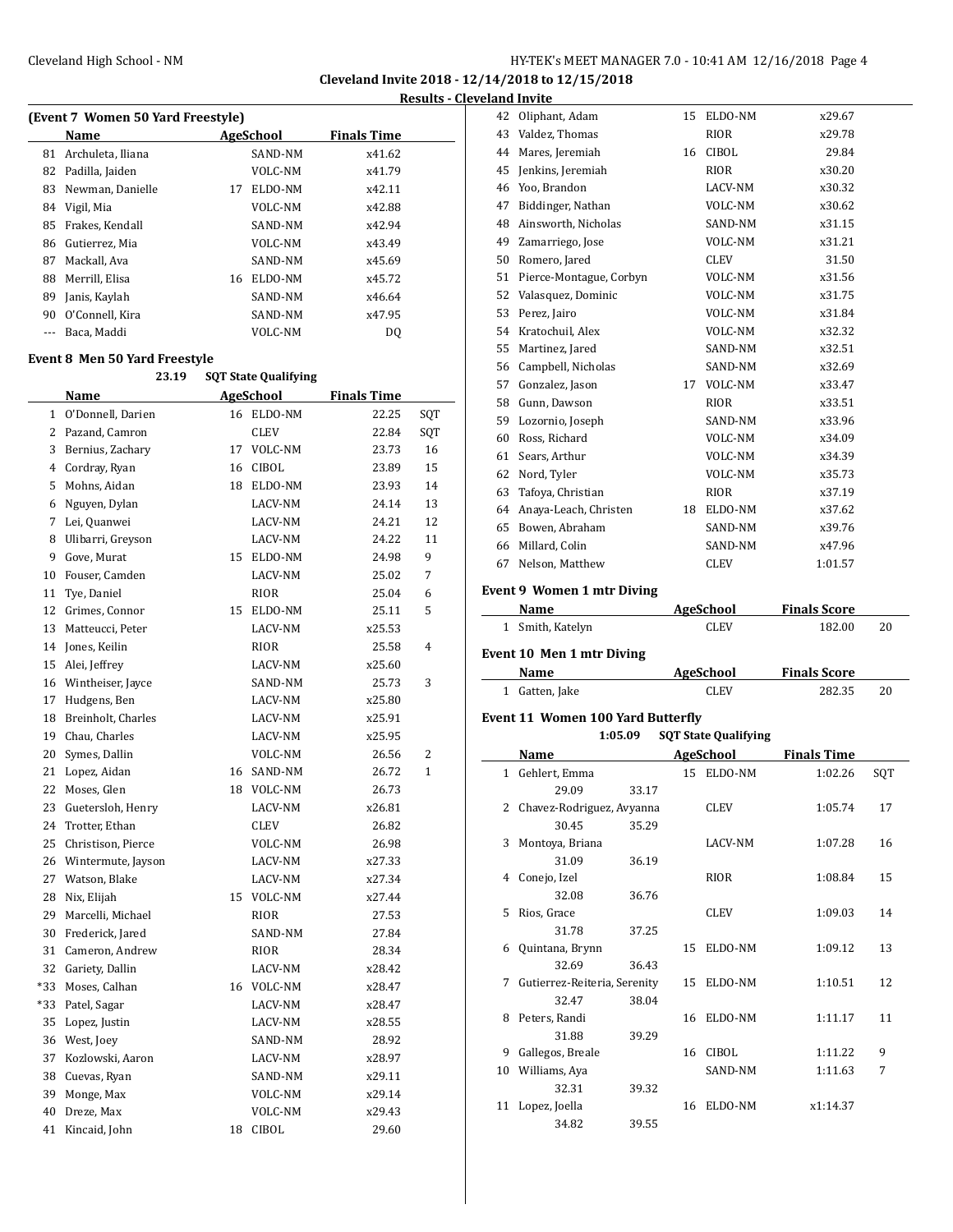| HY-TEK's MEET MANAGER 7.0 - 10:41 AM 12/16/2018 Page 5 |  |  |  |
|--------------------------------------------------------|--|--|--|
|--------------------------------------------------------|--|--|--|

|       | (Event 11 Women 100 Yard Butterfly) |       |    |                  |                    |   |  |  |  |  |  |
|-------|-------------------------------------|-------|----|------------------|--------------------|---|--|--|--|--|--|
|       | Name                                |       |    | <b>AgeSchool</b> | <b>Finals Time</b> |   |  |  |  |  |  |
|       | 12 Doyle, Abigael                   |       |    | <b>LACV-NM</b>   | 1:18.59            | 6 |  |  |  |  |  |
|       | 35.60                               | 42.99 |    |                  |                    |   |  |  |  |  |  |
| 13    | Monroy, Alexandra                   |       |    | RIOR             | 1:18.61            | 5 |  |  |  |  |  |
|       | 35.34                               | 43.27 |    |                  |                    |   |  |  |  |  |  |
| 14    | Cato, Isabel                        |       |    | <b>CLEV</b>      | 1:26.56            | 4 |  |  |  |  |  |
|       | 39.47                               | 47.09 |    |                  |                    |   |  |  |  |  |  |
| 15    | Casaus, Trinity                     |       | 17 | CIBOL            | 1:26.61            | 3 |  |  |  |  |  |
|       | 38.69                               | 47.92 |    |                  |                    |   |  |  |  |  |  |
|       | Saline, Alexis                      |       | 16 | CIBOL            | DO.                |   |  |  |  |  |  |
| $---$ | Mark, Madi                          |       |    | RIOR             | DO.                |   |  |  |  |  |  |
|       | 38.47                               | 47.07 |    |                  |                    |   |  |  |  |  |  |

## **Event 12 Men 100 Yard Butterfly**

**57.99 SQT State Qualifying**

|    | <b>Name</b>         |       |    | <b>AgeSchool</b> | <b>Finals Time</b> |                |
|----|---------------------|-------|----|------------------|--------------------|----------------|
|    | 1 O'Donnell, Darien |       |    | 16 ELDO-NM       | 52.61              | SQT            |
|    | 25.38               | 27.23 |    |                  |                    |                |
| 2  | Meyer, Eli          |       |    | <b>CLEV</b>      | 55.59              | SQT            |
|    | 26.15               | 29.44 |    |                  |                    |                |
| 3  | Gallegos, Aidan     |       | 18 | <b>CIBOL</b>     | 55.84              | SQT            |
|    | 26.08               | 29.76 |    |                  |                    |                |
| 4  | Robison, Trey       |       | 16 | ELDO-NM          | 57.88              | SQT            |
|    | 26.79               | 31.09 |    |                  |                    |                |
| 5  | Nguyen, Dylan       |       |    | LACV-NM          | 59.60              | 14             |
|    | 27.95               | 31.65 |    |                  |                    |                |
| 6  | Peters, Brady       |       |    | CLEV             | 1:00.07            | 13             |
|    | 27.49               | 32.58 |    |                  |                    |                |
| 7  | Cordray, Ryan       |       | 16 | <b>CIBOL</b>     | 1:00.41            | 12             |
|    | 26.69               | 33.72 |    |                  |                    |                |
| 8  | Rathbun, Scott      |       | 16 | VOLC-NM          | 1:00.50            | 11             |
|    | 28.76               | 31.74 |    |                  |                    |                |
| 9  | Chau, Charles       |       |    | LACV-NM          | 1:02.91            | 9              |
|    | 28.01               | 34.90 |    |                  |                    |                |
| 10 | Cotter, Jackson     |       | 15 | <b>CIBOL</b>     | 1:03.27            | 7              |
|    | 28.92               | 34.35 |    |                  |                    |                |
|    | 11 Petty, Brady     |       |    | RIOR             | 1:06.38            | 6              |
|    | 30.34               | 36.04 |    |                  |                    |                |
| 12 | Roberts, William    |       | 14 | ELDO-NM          | 1:07.95            | 5              |
|    | 31.29               | 36.66 |    |                  |                    |                |
| 13 | Ahyo, Jacob         |       |    | RIOR             | 1:11.61            | 4              |
|    | 33.68               | 37.93 |    |                  |                    |                |
|    | 14 Moses, Glen      |       | 18 | VOLC-NM          | 1:11.99            | 3              |
|    | 31.14               | 40.85 |    |                  |                    |                |
| 15 | Dorsil, Ramses      |       |    | RIOR             | 1:12.33            | $\overline{2}$ |
|    | 31.57               | 40.76 |    |                  |                    |                |
|    | 16 Jenkins, Carter  |       |    | LACV-NM          | 1:13.55            | $\mathbf{1}$   |
|    | 33.13               | 40.42 |    |                  |                    |                |
| 17 | Leon, Matthew       |       |    | RIOR             | 1:15.02            |                |
|    | 33.02               | 42.00 |    |                  |                    |                |
| 18 | Knight, Ian         |       | 16 | CIBOL            | 1:15.66            |                |
|    | 33.19               | 42.47 |    |                  |                    |                |
|    | Gutierrez, Lucas    |       |    | LACV-NM          | DQ                 |                |
|    | 33.93               | 47.36 |    |                  |                    |                |

|     |                           | 58.59 |    | <b>SQT State Qualifying</b> |                    |     |
|-----|---------------------------|-------|----|-----------------------------|--------------------|-----|
|     | Name                      |       |    | <b>AgeSchool</b>            | <b>Finals Time</b> |     |
|     | 1 Meek, Hannah            |       |    | LACV-NM                     | 56.38              | SQT |
|     | 27.29                     | 29.09 |    |                             |                    |     |
|     | 2 Orr, Lydia              |       |    | LACV-NM                     | 58.38              | SQT |
|     | 28.07                     | 30.31 |    |                             |                    |     |
| 3   | Pineda, Rose              |       |    | LACV-NM                     | 59.51              | 16  |
|     | 28.74                     | 30.77 |    |                             |                    |     |
| 4   | Montano, Ava              |       |    | SAND-NM                     | 59.63              | 15  |
|     | 28.54                     | 31.09 |    |                             |                    |     |
| 5   | Chavez-Rodriguez, Avyanna |       |    | CLEV                        | 1:01.08            | 14  |
|     | 29.44                     | 31.64 |    |                             |                    |     |
|     | 6 O'Toole, Madison        |       | 17 | SAND-NM                     | 1:01.42            | 13  |
|     | 30.02                     | 31.40 |    |                             |                    |     |
| 7   | Hady, Hannah              |       |    | RIOR                        | 1:01.85            | 12  |
|     | 30.11                     | 31.74 |    |                             |                    |     |
| 8   | Thibodea, Jordyn          |       | 16 | ELDO-NM                     | 1:01.86            | 11  |
|     | 30.02                     | 31.84 |    |                             |                    |     |
| 9   | DeCore, Jena              |       |    | RIOR                        | 1:02.31            | 9   |
|     | 29.99                     | 32.32 |    |                             |                    |     |
| 10  | Bryson, Riley             |       |    | LACV-NM                     | 1:02.60            | 7   |
|     | 29.98                     | 32.62 |    |                             |                    |     |
| 11  | Burrell, Caroline         |       | 15 | ELDO-NM                     | 1:02.89            | 6   |
|     | 30.59                     | 32.30 |    |                             |                    |     |
|     | 12 Jenkins, Mekenzie      |       | 17 | <b>CIBOL</b>                | 1:03.66            | 5   |
|     | 30.64                     | 33.02 |    |                             |                    |     |
| 13  | Butterfeild, Laynie       |       | 16 | ELDO-NM                     | 1:04.06            | 4   |
|     | 31.10                     | 32.96 |    |                             |                    |     |
|     | 14 Sokolova, Masha        |       | 16 | ELDO-NM                     | 1:04.12            | 3   |
|     | 30.62                     | 33.50 |    |                             |                    |     |
| 15  | Feudner, Jade             |       | 17 | ELDO-NM                     | x1:04.23           |     |
|     | 30.45                     | 33.78 |    |                             |                    |     |
|     | 16 Mehojah, Emily         |       |    | LACV-NM                     | x1:04.26           |     |
|     | 31.30                     | 32.96 |    |                             |                    |     |
| 17  | Hale, Brandy              |       |    | VOLC-NM                     | 1:04.34            | 2   |
|     | 29.95                     | 34.39 |    |                             |                    |     |
| 18  | Debever, Carly            |       | 17 | ELDO-NM                     | x1:04.45           |     |
|     | 30.58                     | 33.87 |    |                             |                    |     |
| 19  | Floyd, Jordan             |       |    | SAND-NM                     | 1:05.09            | 1   |
|     | 31.22                     | 33.87 |    |                             |                    |     |
|     | 20 Smith, Mary            |       |    | 16 ELDO-NM                  | x1:05.78           |     |
|     | 32.02                     | 33.76 |    |                             |                    |     |
| 21  | Burrell, Shea             |       |    | SAND-NM                     | 1:06.17            |     |
|     | 31.66                     | 34.51 |    |                             |                    |     |
| 22  | Castro, Emily             |       |    | LACV-NM                     | x1:06.30           |     |
|     | 31.86                     | 34.44 |    |                             |                    |     |
| 23  | Le, Alina                 |       | 17 | ELDO-NM                     | x1:06.39           |     |
|     | 30.96                     | 35.43 |    |                             |                    |     |
| *24 | Riley, Kiki               |       | 15 | ELDO-NM                     | x1:06.68           |     |
|     | 31.74                     | 34.94 |    |                             |                    |     |
| *24 | Wright, Presley           |       | 15 | CIBOL                       | 1:06.68            |     |
|     | 32.18                     | 34.50 |    |                             |                    |     |
| 26  | Bennett, Laurel           |       |    | 16 ELDO-NM                  | x1:06.96           |     |
|     | 32.87                     | 34.09 |    |                             |                    |     |
| 27  | Rosato, Katie             |       |    | 16 CIBOL                    | 1:08.81            |     |
|     | 32.31                     | 36.50 |    |                             |                    |     |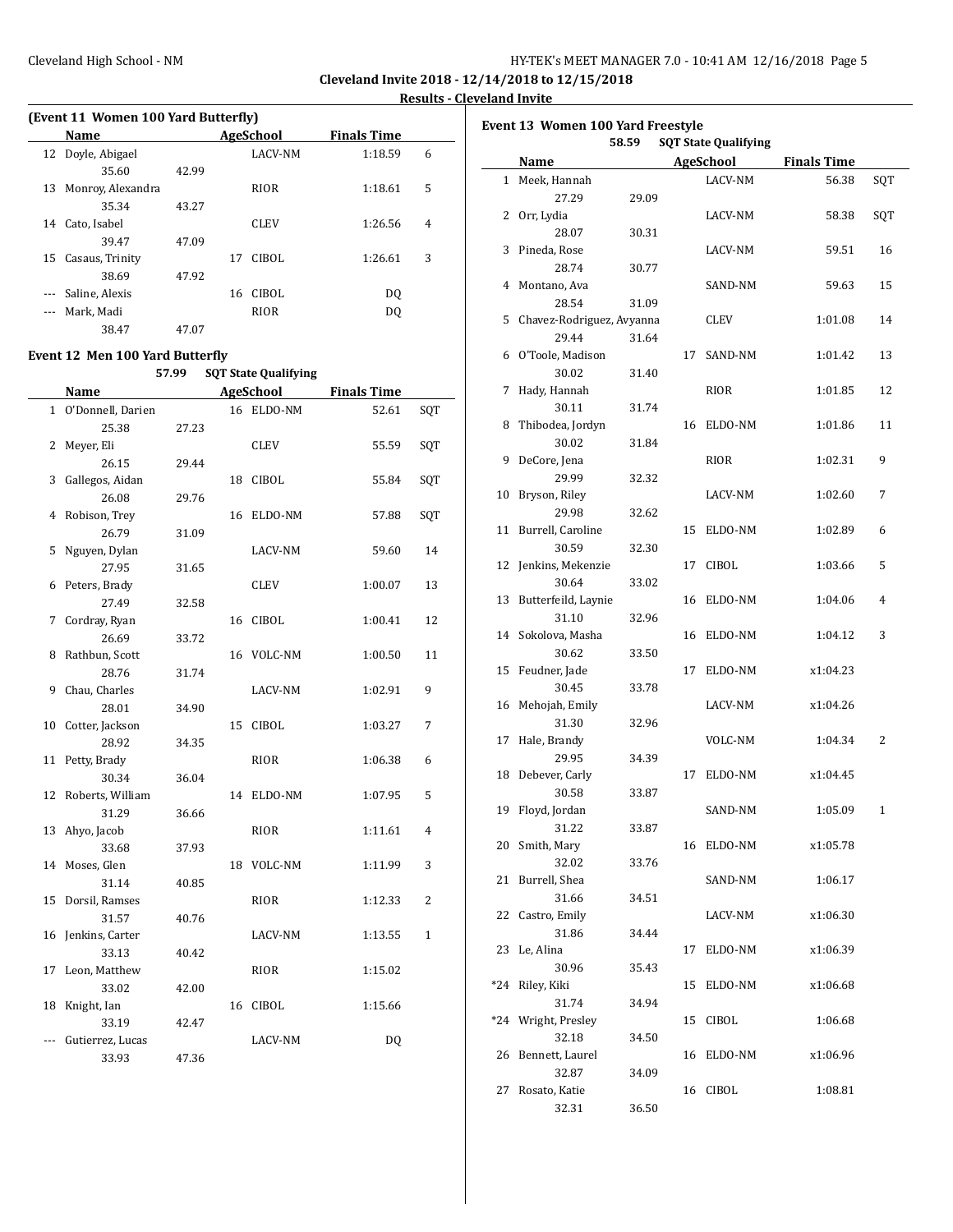l.

## Cleveland High School - NM **HY-TEK's MEET MANAGER 7.0 - 10:41 AM 12/16/2018** Page 6

**Cleveland Invite 2018 - 12/14/2018 to 12/15/2018 Results - Cleveland Invite**

| (Event 13 Women 100 Yard Freestyle) |                     |       |    |              |                    |  |  |  |
|-------------------------------------|---------------------|-------|----|--------------|--------------------|--|--|--|
|                                     | <b>Name</b>         |       |    | AgeSchool    | <b>Finals Time</b> |  |  |  |
| 28                                  | Guerra, Sydney      |       |    | 15 ELDO-NM   | x1:08.92           |  |  |  |
|                                     | 32.47               | 36.45 |    |              |                    |  |  |  |
| 29                                  | Fain, Nevaeh        |       |    | CLEV         | 1:09.71            |  |  |  |
|                                     | 33.00               | 36.71 |    |              |                    |  |  |  |
| 30                                  | Smouse, Michal      |       |    | RIOR         | 1:10.10            |  |  |  |
|                                     | 35.15               | 34.95 |    |              |                    |  |  |  |
| 31                                  | Williams, Hannah    |       | 16 | ELDO-NM      | x1:10.29           |  |  |  |
|                                     | 34.01               | 36.28 |    |              |                    |  |  |  |
| 32                                  | Atencio, Sofia      |       |    | LACV-NM      | x1:10.31           |  |  |  |
|                                     | 33.56               | 36.75 |    |              |                    |  |  |  |
| 33                                  | Mairella, Ashlee    |       |    | RIOR         | 1:10.58            |  |  |  |
|                                     | 33.66               | 36.92 |    |              |                    |  |  |  |
| 34                                  | Mueller, Charlotte  |       |    | 16 VOLC-NM   | 1:10.89            |  |  |  |
|                                     | 34.87               | 36.02 |    |              |                    |  |  |  |
| 35                                  | Snedigar, Sydnie    |       |    | VOLC-NM      | 1:10.98            |  |  |  |
|                                     | 33.31               | 37.67 |    |              |                    |  |  |  |
| 36                                  | Aguilar, Gabby      |       | 17 | CIBOL        | 1:11.18            |  |  |  |
|                                     | 34.16               | 37.02 |    |              |                    |  |  |  |
| 37                                  | Gebe, Alisha        |       | 18 | CIBOL        | x1:11.58           |  |  |  |
|                                     | 33.99               | 37.59 |    |              |                    |  |  |  |
| 38                                  | Garcia, Serena      |       |    | SAND-NM      | x1:12.12           |  |  |  |
|                                     | 34.12               | 38.00 |    |              |                    |  |  |  |
| 39                                  | Rodriguez, Lauren   |       |    | RIOR         | x1:12.43           |  |  |  |
|                                     | 35.41               | 37.02 |    |              |                    |  |  |  |
| 40                                  | Wilson, Ashley      |       |    | LACV-NM      | x1:12.58           |  |  |  |
|                                     | 34.30               | 38.28 |    |              |                    |  |  |  |
| 41                                  | Ibarra, Cassie      |       | 16 | <b>CIBOL</b> | x1:13.93           |  |  |  |
|                                     | 35.46               | 38.47 |    |              |                    |  |  |  |
| 42                                  | Rivera, Aracely     |       |    | CLEV         | 1:14.20            |  |  |  |
|                                     | 34.75               | 39.45 |    |              |                    |  |  |  |
| 43                                  | Neeley, Jada        |       |    | RIOR         | x1:14.37           |  |  |  |
|                                     | 35.58               | 38.79 |    |              |                    |  |  |  |
| 44                                  | Torres, Meredith    |       |    | VOLC-NM      | 1:14.64            |  |  |  |
|                                     | 35.99               | 38.65 |    |              |                    |  |  |  |
| 45                                  | Etherington, Cedar  |       |    | 16 ELDO-NM   | x1:14.90           |  |  |  |
| 46                                  | Vasquez, Alexandria |       |    | VOLC-NM      | x1:15.06           |  |  |  |
|                                     | 36.86               | 38.20 |    |              |                    |  |  |  |
| 47                                  | Waymire, Miranda    |       | 16 | CIBOL        | x1:15.47           |  |  |  |
|                                     | 36.24               | 39.23 |    |              |                    |  |  |  |
| 48                                  | Gonzales, Isabella  |       |    | 14 CIBOL     | x1:15.54           |  |  |  |
|                                     | 36.71               | 38.83 |    |              |                    |  |  |  |
| 49                                  | Soto, Angelina      |       |    | CLEV         | 1:15.68            |  |  |  |
|                                     | 35.24               | 40.44 |    |              |                    |  |  |  |
| 50                                  | Sanchez, Mikayla    |       |    | CLEV         | x1:15.85           |  |  |  |
|                                     | 36.96               | 38.89 |    |              |                    |  |  |  |
| 51                                  | O'Neil, Elora       |       |    | 18 ELDO-NM   | x1:16.13           |  |  |  |
| 52                                  | Gomez, Aryanna      |       | 15 | VOLC-NM      | x1:16.81           |  |  |  |
|                                     | 36.21               | 40.60 |    |              |                    |  |  |  |
| 53                                  | Trotter, Courtney   |       |    | CLEV         | x1:17.17           |  |  |  |
|                                     | 36.36               | 40.81 |    |              |                    |  |  |  |
|                                     | 54 Cook, Emma       |       | 14 | ELDO-NM      | x1:17.66           |  |  |  |
|                                     | 36.86               | 40.80 |    |              |                    |  |  |  |
| 55                                  | Martinez, Shelby    |       | 17 | <b>CIBOL</b> | x1:18.64           |  |  |  |
|                                     | 37.27               | 41.37 |    |              |                    |  |  |  |
| 56                                  | Rice, Emma          |       |    | RIOR         | x1:18.66           |  |  |  |

|    | 57 Crump, Jacqueline          |         |    | CLEV               | x1:18.70             |  |
|----|-------------------------------|---------|----|--------------------|----------------------|--|
|    | 36.15                         | 42.55   |    |                    |                      |  |
| 58 | Godsey, Kelly                 |         | 17 | <b>CIBOL</b>       | x1:18.87             |  |
|    | 37.81                         | 41.06   |    |                    |                      |  |
| 59 | Isaacs, Bailey                |         |    | RIOR               | x1:21.72             |  |
|    | 37.98                         | 43.74   |    |                    |                      |  |
| 60 | Wheatstine, Raley             |         |    | 16 CIBOL           | x1:21.99             |  |
|    | 38.67                         | 43.32   |    |                    |                      |  |
| 61 | Miller, Annie                 |         |    | SAND-NM            | x1:24.99             |  |
|    | 40.09                         | 44.90   |    |                    |                      |  |
|    | 62 Lucero, Summer             |         |    | SAND-NM            | x1:25.77             |  |
|    | 40.26                         | 45.51   |    |                    |                      |  |
| 63 | Lucero, Veronica              |         |    | VOLC-NM            | x1:28.73             |  |
|    | 38.84                         | 49.89   |    |                    |                      |  |
|    | 64 Evans, Ella                |         |    | SAND-NM            | x1:29.40             |  |
|    | 40.37                         | 49.03   |    |                    |                      |  |
| 65 | Sackett, Jade                 |         |    | 16 CIBOL           | x1:29.44             |  |
|    | 41.49                         | 47.95   |    |                    |                      |  |
| 66 | Lujan, Kaylee                 |         | 15 | VOLC-NM            | x1:29.51             |  |
|    | 42.35                         | 47.16   |    |                    |                      |  |
| 67 | Alonzo, Mariana               |         |    | VOLC-NM            | x1:31.97             |  |
|    | 68 Frakes, Kendall            |         |    | SAND-NM            | x1:31.99             |  |
|    | 43.51                         | 48.48   |    |                    |                      |  |
|    | 69 Vigil, Mia                 |         |    | VOLC-NM            | x1:33.18             |  |
|    | 41.46                         | 51.72   |    |                    |                      |  |
|    | 70 Newman, Danielle           |         | 17 | ELDO-NM            | x1:35.47             |  |
|    | 71 Padilla, Jaiden            |         |    | VOLC-NM            | x1:37.11             |  |
|    | 44.16                         | 52.95   |    |                    |                      |  |
| 72 | Archuleta, Iliana             |         |    | SAND-NM            | x1:37.88             |  |
|    | 44.79                         | 53.09   |    |                    |                      |  |
| 73 | Selph, Iliana                 |         |    | SAND-NM            | x1:39.19             |  |
|    | 46.85                         | 52.34   |    |                    |                      |  |
|    | 74 Gonzales, Isabella         |         |    | SAND-NM            | x1:39.71             |  |
|    | 44.41                         | 55.30   |    |                    |                      |  |
|    | 75 Mackall, Ava               |         |    | SAND-NM            | x1:46.72             |  |
|    | 76 O'Connell, Kira            |         |    | SAND-NM<br>SAND-NM | x1:49.70<br>x1:53.63 |  |
| 77 | Janis, Kaylah                 |         |    |                    |                      |  |
|    | 53.60<br>--- Hernandez, Karen | 1:00.03 |    | 16 VOLC-NM         |                      |  |
|    | 38.26                         | 46.60   |    |                    | DQ                   |  |
|    |                               |         |    |                    |                      |  |
|    |                               |         |    |                    |                      |  |

# **Event 14 Men 100 Yard Freestyle**

# **51.19 SQT State Qualifying**

|   | Name              |       |     | AgeSchool      | <b>Finals Time</b> |     |
|---|-------------------|-------|-----|----------------|--------------------|-----|
| 1 | Pazand, Camron    |       |     | <b>CLEV</b>    | 51.18              | SQT |
|   | 24.49             | 26.69 |     |                |                    |     |
|   | 2 Pepin, Brenden  |       |     | LACV-NM        | 52.44              | 17  |
|   | 25.01             | 27.43 |     |                |                    |     |
| 3 | Ulibarri, Greyson |       |     | LACV-NM        | 52.72              | 16  |
|   | 25.89             | 26.83 |     |                |                    |     |
| 4 | Mohns, Aidan      |       | 18  | ELDO-NM        | 53.06              | 15  |
|   | 25.11             | 27.95 |     |                |                    |     |
|   | 5 Zolyomi, Andras |       | 16. | ELDO-NM        | 53.24              | 14  |
|   | 25.28             | 27.96 |     |                |                    |     |
| 6 | Fouser, Camden    |       |     | <b>LACV-NM</b> | 53.91              | 13  |
|   | 26.27             | 27.64 |     |                |                    |     |
| 7 | Sandoval, Justin  |       | 17  | CIBOL          | 53.92              | 12  |
|   | 25.73             | 28.19 |     |                |                    |     |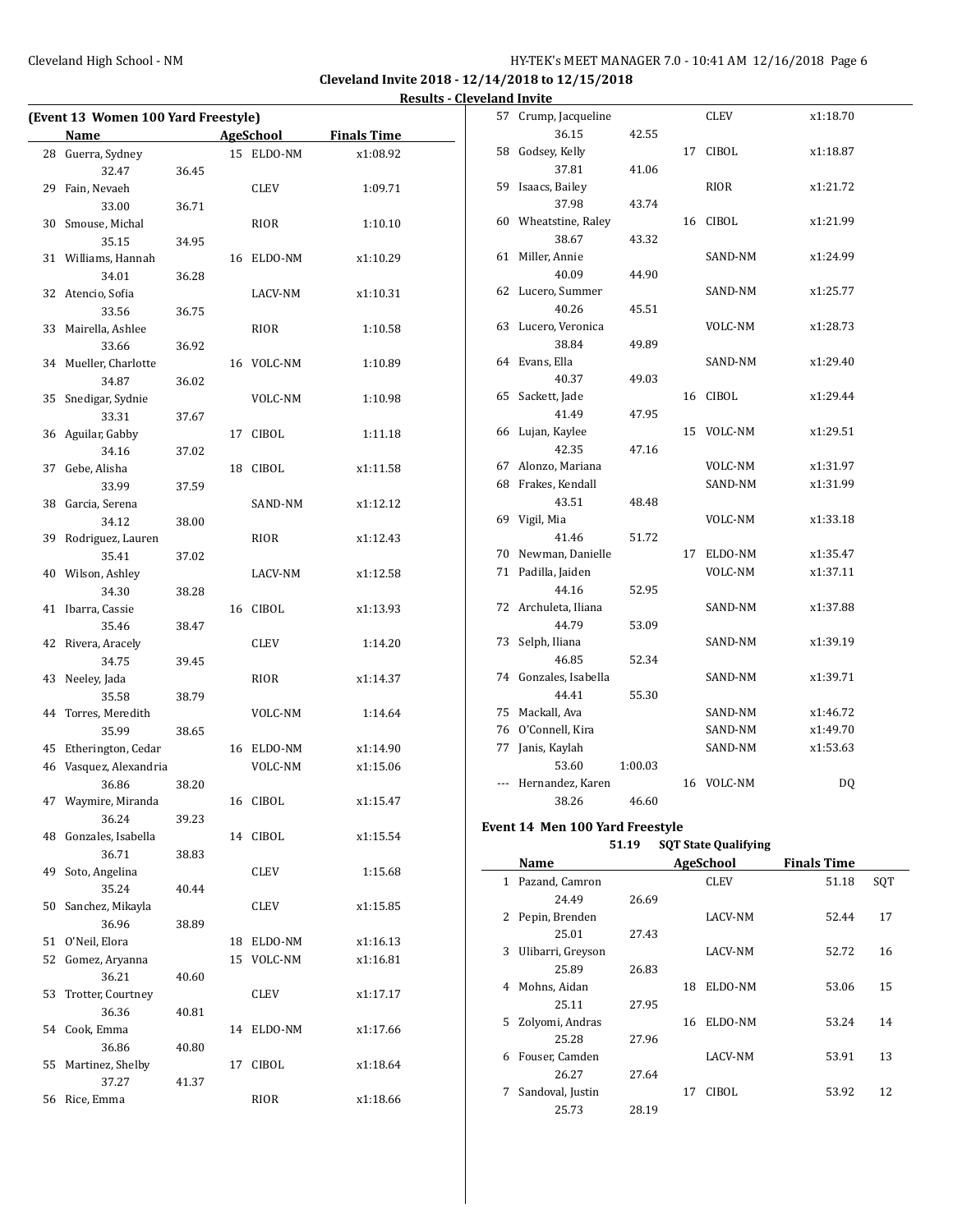$\overline{a}$ 

## Cleveland High School - NM HY-TEK's MEET MANAGER 7.0 - 10:41 AM 12/16/2018 Page 7

**Cleveland Invite 2018 - 12/14/2018 to 12/15/2018 Results - Cleveland Invite**

| (Event 14 Men 100 Yard Freestyle) |                       |       |    |            |                    |    |  |  |
|-----------------------------------|-----------------------|-------|----|------------|--------------------|----|--|--|
|                                   | Name                  |       |    | AgeSchool  | <b>Finals Time</b> |    |  |  |
|                                   | 8 O'Connell, Evan     |       |    | 17 ELDO-NM | 54.49              | 11 |  |  |
|                                   | 26.19                 | 28.30 |    |            |                    |    |  |  |
| 9                                 | Grimes, Connor        |       | 15 | ELDO-NM    | 55.26              | 9  |  |  |
|                                   | 26.85                 | 28.41 |    |            |                    |    |  |  |
| 10                                | Breinholt, Charles    |       |    | LACV-NM    | 56.78              | 7  |  |  |
|                                   | 26.93                 | 29.85 |    |            |                    |    |  |  |
|                                   | 11 Wintheiser, Jayce  |       |    | SAND-NM    | 56.84              | 6  |  |  |
|                                   | 27.69                 | 29.15 |    |            |                    |    |  |  |
| 12                                | Gove, Murat           |       | 15 | ELDO-NM    | x56.98             |    |  |  |
|                                   | 27.88                 | 29.10 |    |            |                    |    |  |  |
| 13                                | Tye, Daniel           |       |    | RIOR       | 57.25              | 5  |  |  |
|                                   | 27.61                 | 29.64 |    |            |                    |    |  |  |
| 14                                | Hudgens, Ben          |       |    | LACV-NM    | x57.75             |    |  |  |
|                                   | 27.43                 | 30.32 |    |            |                    |    |  |  |
| 15                                | Remington, Luke       |       |    | LACV-NM    | x58.03             |    |  |  |
|                                   | 27.36                 | 30.67 |    |            |                    |    |  |  |
|                                   | 16 Jones, Keilin      |       |    | RIOR       | 58.42              | 4  |  |  |
|                                   | 28.20                 | 30.22 |    |            |                    |    |  |  |
| 17                                | Frederick, Jared      |       |    | SAND-NM    | 59.92              | 3  |  |  |
|                                   | 29.24                 | 30.68 |    |            |                    |    |  |  |
|                                   | 18 Leigh, Zachary     |       |    | LACV-NM    | x59.94             |    |  |  |
|                                   | 27.80                 | 32.14 |    |            |                    |    |  |  |
| 19                                | Symes, Dallin         |       |    | VOLC-NM    | 1:00.09            | 2  |  |  |
|                                   | 28.34                 | 31.75 |    |            |                    |    |  |  |
|                                   | 20 Green, Calvin      |       |    | CLEV       | 1:00.21            | 1  |  |  |
|                                   | 28.85                 | 31.36 |    |            |                    |    |  |  |
|                                   | 21 Wintermute, Jayson |       |    | LACV-NM    | x1:00.31           |    |  |  |
|                                   | 29.30                 | 31.01 |    |            |                    |    |  |  |
| 22                                | Christison, Pierce    |       |    | VOLC-NM    | 1:00.38            |    |  |  |
|                                   | 29.08                 | 31.30 |    |            |                    |    |  |  |
|                                   | 23 Lopez, Aidan       |       |    | 16 SAND-NM | 1:00.64            |    |  |  |
|                                   | 28.65                 | 31.99 |    |            |                    |    |  |  |
|                                   | 24 Guetersloh, Henry  |       |    | LACV-NM    | x1:00.65           |    |  |  |
|                                   | 28.88                 | 31.77 |    |            |                    |    |  |  |
| 25                                | Roberts, William      |       |    | 14 ELDO-NM | x1:02.31           |    |  |  |
|                                   | 29.82                 | 32.49 |    |            |                    |    |  |  |
|                                   | 26 Lopez, Justin      |       |    | LACV-NM    | x1:02.84           |    |  |  |
|                                   | 30.65                 | 32.19 |    |            |                    |    |  |  |
|                                   | 27 Evans, Lucas       |       |    | LACV-NM    | x1:02.96           |    |  |  |
|                                   | 30.34                 | 32.62 |    |            |                    |    |  |  |
| 28                                | Marcelli, Michael     |       |    | RIOR       | 1:03.00            |    |  |  |
|                                   | 29.76                 | 33.24 |    |            |                    |    |  |  |
| 29                                | Monge, Max            |       |    | VOLC-NM    | 1:03.72            |    |  |  |
|                                   | 30.17                 | 33.55 |    |            |                    |    |  |  |
| 30                                | Nix, Elijah           |       | 15 | VOLC-NM    | 1:04.57            |    |  |  |
|                                   | 31.42                 | 33.15 |    |            |                    |    |  |  |
| 31                                | Patel, Sagar          |       |    | LACV-NM    | x1:04.99           |    |  |  |
|                                   | 31.06                 | 33.93 |    |            |                    |    |  |  |
| 32                                | Forgey, Chad          |       |    | RIOR       | 1:05.28            |    |  |  |
|                                   | 29.93                 | 35.35 |    |            |                    |    |  |  |
| 33                                | Cuevas, Ryan          |       |    | SAND-NM    | 1:05.52            |    |  |  |
|                                   | 31.41                 | 34.11 |    |            |                    |    |  |  |
| 34                                | Gariety, Dallin       |       |    | LACV-NM    | x1:06.23           |    |  |  |
|                                   | 32.13                 | 34.10 |    |            |                    |    |  |  |
| 35                                | Oliphant, Adam        |       | 15 | ELDO-NM    | x1:08.03           |    |  |  |
|                                   | 32.22                 | 35.81 |    |            |                    |    |  |  |

|    | 1 Long Emma                       |         |    | LACV-NM                     | 5:43.04            | SOT |
|----|-----------------------------------|---------|----|-----------------------------|--------------------|-----|
|    | Name                              |         |    | AgeSchool                   | <b>Finals Time</b> |     |
|    |                                   | 5:45.69 |    | <b>SQT State Qualifying</b> |                    |     |
|    | Event 15 Women 500 Yard Freestyle |         |    |                             |                    |     |
|    | Campbell, Nicholas                |         |    | SAND-NM                     | DQ                 |     |
|    | 52.49                             | 1:01.29 |    |                             |                    |     |
|    |                                   |         |    | SAND-NM                     | x1:53.78           |     |
|    | 47.74<br>54 Millard, Colin        | 52.22   |    |                             |                    |     |
| 53 | Bowen, Abraham                    |         |    | SAND-NM                     | x1:39.96           |     |
|    | 37.69                             | 53.92   |    |                             |                    |     |
| 52 | Lozornio, Joseph                  |         |    | SAND-NM                     | x1:31.61           |     |
|    | 39.47                             | 51.99   |    |                             |                    |     |
| 51 | Anaya-Leach, Christen             |         | 18 | ELDO-NM                     | x1:31.46           |     |
|    | 37.51                             | 42.58   |    |                             |                    |     |
| 50 | Martinez, Jared                   |         |    | SAND-NM                     | x1:20.09           |     |
|    | 36.93                             | 42.36   |    |                             |                    |     |
| 49 | Nord, Tyler                       |         |    | VOLC-NM                     | x1:19.29           |     |
|    | 35.08                             | 43.61   |    |                             |                    |     |
| 48 | Gonzalez, Jason                   |         |    | 17 VOLC-NM                  | x1:18.69           |     |
|    | 36.44                             | 41.74   |    |                             |                    |     |
| 47 | Sears, Arthur                     |         |    | VOLC-NM                     | x1:18.18           |     |
|    | 34.68                             | 42.65   |    |                             |                    |     |
| 46 | Malone, Sean                      |         |    | VOLC-NM                     | x1:17.33           |     |
|    | 36.10                             | 40.43   |    |                             |                    |     |
| 45 | Valasquez, Dominic                |         |    | VOLC-NM                     | x1:16.53           |     |
|    | 33.90                             | 37.21   |    |                             |                    |     |
|    | 44 Cortez, Clayton                |         |    | RIOR                        | x1:11.11           |     |
|    | 34.33                             | 36.67   |    |                             |                    |     |
| 43 | Yoo, Brandon                      |         |    | LACV-NM                     | x1:11.00           |     |
|    | 33.83                             | 37.16   |    |                             |                    |     |
| 42 | Perez, Jairo                      |         |    | VOLC-NM                     | x1:10.99           |     |
|    | 34.16                             | 36.54   |    |                             |                    |     |
| 41 | Kincaid, John                     |         |    | 18 CIBOL                    | 1:10.70            |     |
|    | 33.59                             | 36.38   |    |                             |                    |     |
| 40 | Gutierrez, Lucas                  |         |    | LACV-NM                     | x1:09.97           |     |
|    | 32.72                             | 37.06   |    |                             |                    |     |
| 39 | Mares, Jeremiah                   |         |    | 16 CIBOL                    | 1:09.78            |     |
|    | 33.24                             | 36.43   |    |                             |                    |     |
| 38 | West, Joey                        |         |    | SAND-NM                     | x1:09.67           |     |
| 37 | Romero, Jared<br>33.43            | 35.91   |    | CLEV                        | 1:09.34            |     |
|    | 36 Pezzano, Xavier                |         |    | VOLC-NM                     | x1:09.06           |     |
|    |                                   |         |    |                             |                    |     |

|   | .                 |       |    | 14800   |       | , ,,,,,,, , ,,,,, |     |
|---|-------------------|-------|----|---------|-------|-------------------|-----|
| 1 | Long, Emma        |       |    | LACV-NM |       | 5:43.04           | SQT |
|   | 30.83             | 33.85 |    | 34.57   | 34.67 |                   |     |
|   | 34.94             | 35.08 |    | 35.19   | 35.81 |                   |     |
|   | 35.25             | 32.85 |    |         |       |                   |     |
| 2 | Gehlert, Grace    |       | 16 | ELDO-NM |       | 5:46.49           | 17  |
|   | 29.42             | 32.86 |    | 34.53   | 35.47 |                   |     |
|   | 35.63             | 36.10 |    | 35.67   | 35.83 |                   |     |
|   | 36.10             | 34.88 |    |         |       |                   |     |
| 3 | Tscherne, Jazmine |       |    | RIOR    |       | 5:49.29           | 16  |
|   | 31.48             | 34.82 |    | 36.08   | 35.86 |                   |     |
|   | 35.70             | 36.02 |    | 35.12   | 36.04 |                   |     |
|   | 35.50             | 32.67 |    |         |       |                   |     |
| 4 | Abrams, Robin     |       |    | LACV-NM |       | 5:50.70           | 15  |
|   | 31.42             | 34.84 |    | 35.87   | 36.04 |                   |     |
|   | 35.88             | 35.73 |    | 35.52   | 35.50 |                   |     |
|   | 35.87             | 34.03 |    |         |       |                   |     |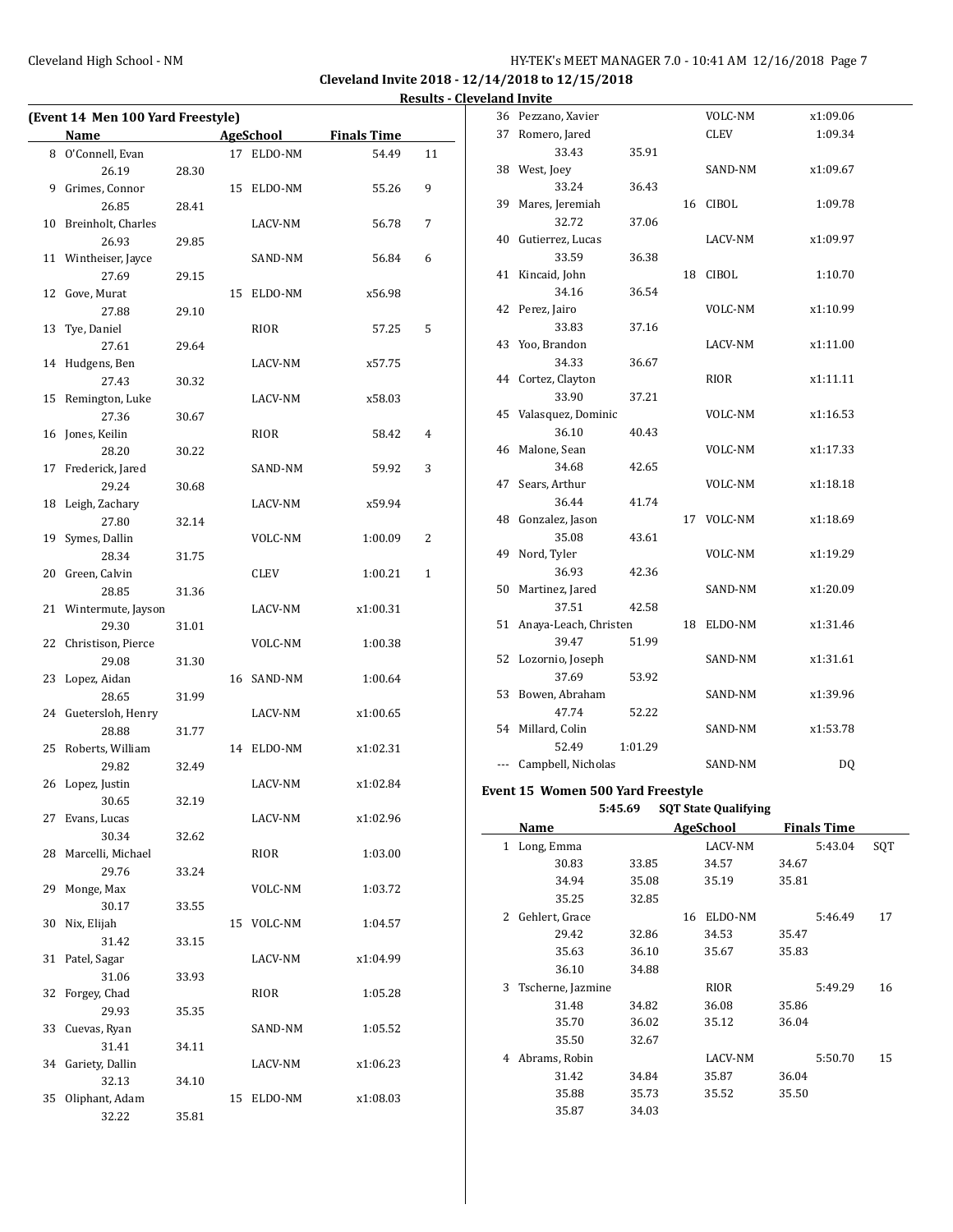$\overline{\phantom{a}}$ 

|    | (Event 15 Women 500 Yard Freestyle) |       |  |             |       |                    |    |  |  |  |
|----|-------------------------------------|-------|--|-------------|-------|--------------------|----|--|--|--|
|    | Name                                |       |  | AgeSchool   |       | <b>Finals Time</b> |    |  |  |  |
|    | 5 Van Sweden, Jadelyn               |       |  | <b>CLEV</b> |       | 6:20.25            | 14 |  |  |  |
|    | 33.43                               | 37.77 |  | 37.71       | 38.30 |                    |    |  |  |  |
|    | 38.31                               | 38.63 |  | 39.81       | 38.56 |                    |    |  |  |  |
|    | 38.35                               | 39.38 |  |             |       |                    |    |  |  |  |
| 6  | Elam, Lillian                       |       |  | <b>CLEV</b> |       | 7:00.41            | 13 |  |  |  |
|    | 35.80                               | 40.74 |  | 41.75       | 42.03 |                    |    |  |  |  |
|    | 43.23                               | 43.96 |  | 44.00       | 43.90 |                    |    |  |  |  |
|    | 43.46                               | 41.54 |  |             |       |                    |    |  |  |  |
| 7  | Seaver, Nicki                       |       |  | 16 SAND-NM  |       | 7:09.93            | 12 |  |  |  |
|    | 36.43                               | 42.21 |  | 43.55       | 45.18 |                    |    |  |  |  |
|    | 44.55                               | 44.89 |  | 45.10       | 42.71 |                    |    |  |  |  |
|    | 42.51                               | 42.80 |  |             |       |                    |    |  |  |  |
| 8  | Maas, Morgan                        |       |  | <b>RIOR</b> |       | 7:18.30            | 11 |  |  |  |
|    | 38.17                               | 43.97 |  | 45.27       | 45.22 |                    |    |  |  |  |
|    | 44.76                               | 44.69 |  | 45.53       | 44.96 |                    |    |  |  |  |
|    | 44.55                               | 41.18 |  |             |       |                    |    |  |  |  |
| 9  | Carrillo, Anjelika                  |       |  | 16 VOLC-NM  |       | 7:35.73            | 9  |  |  |  |
|    | 38.59                               | 42.81 |  | 45.41       | 47.45 |                    |    |  |  |  |
|    | 46.15                               | 48.04 |  | 48.81       | 48.32 |                    |    |  |  |  |
|    | 46.87                               | 43.28 |  |             |       |                    |    |  |  |  |
| 10 | Cordero, Channi                     |       |  | 14 CIBOL    |       | 8:24.87            | 7  |  |  |  |
|    | 43.91                               | 48.78 |  | 50.58       | 52.89 |                    |    |  |  |  |
|    | 51.36                               | 50.26 |  |             |       |                    |    |  |  |  |
| 11 | Bieber, Keely                       |       |  | 15 VOLC-NM  |       | 8:45.59            | 6  |  |  |  |
|    | 41.87                               | 48.00 |  | 51.68       |       |                    |    |  |  |  |
|    |                                     | 53.93 |  | 53.95       | 55.20 |                    |    |  |  |  |
|    | 2:45.88                             |       |  |             |       |                    |    |  |  |  |

#### **Event 16 Men 500 Yard Freestyle**

#### **5:21.79 SQT State Qualifying**

|   | <b>Name</b>        |       |    | AgeSchool<br><b>Finals Time</b> |       |         |    |  |
|---|--------------------|-------|----|---------------------------------|-------|---------|----|--|
| 1 | McLaughlin, Philip |       |    | <b>CLEV</b>                     |       | 5:32.98 | 20 |  |
|   | 27.56              | 32.60 |    | 34.17                           | 34.85 |         |    |  |
|   | 35.05              | 34.71 |    | 34.57                           | 34.33 |         |    |  |
|   | 34.32              | 30.82 |    |                                 |       |         |    |  |
| 2 | Martinez, Jesus    |       |    | <b>CLEV</b>                     |       | 5:35.05 | 17 |  |
|   | 29.82              | 34.01 |    |                                 |       |         |    |  |
|   |                    | 30.86 |    |                                 |       |         |    |  |
| 3 | Bernius, Zachary   |       | 17 | VOLC-NM                         |       | 5:50.60 | 16 |  |
|   | 28.64              | 32.43 |    | 34.94                           | 36.04 |         |    |  |
|   | 36.66              | 37.19 |    | 37.53                           | 37.32 |         |    |  |
|   | 37.03              | 32.82 |    |                                 |       |         |    |  |
| 4 | Perez, Kevin       |       |    | <b>RIOR</b>                     |       | 5:54.89 | 15 |  |
|   | 30.87              | 35.56 |    | 36.13                           | 37.28 |         |    |  |
|   | 38.42              | 36.84 |    | 37.31                           | 36.13 |         |    |  |
|   | 34.39              | 31.96 |    |                                 |       |         |    |  |
| 5 | Lannholm, Kyler    |       |    | <b>RIOR</b>                     |       | 6:38.52 | 14 |  |
|   | 32.60              | 37.86 |    | 40.16                           | 41.57 |         |    |  |
|   | 41.60              | 42.11 |    | 42.12                           | 41.67 |         |    |  |
|   | 40.85              | 37.98 |    |                                 |       |         |    |  |
| 6 | Jenkins, Carter    |       |    | LACV-NM                         |       | 6:39.10 | 13 |  |
|   | 30.68              | 39.22 |    | 41.85                           | 42.13 |         |    |  |
|   | 42.63              | 42.80 |    | 40.69                           | 41.84 |         |    |  |
|   | 40.95              | 36.31 |    |                                 |       |         |    |  |

|     | Event 17 Women 200 Yard Freestyle Relay<br>1:52.69 |       | <b>SQT State Qualifying</b> |                         |                    |     |
|-----|----------------------------------------------------|-------|-----------------------------|-------------------------|--------------------|-----|
|     | Team                                               |       | Relav                       |                         | <b>Finals Time</b> |     |
| 1   | LACV-NM                                            |       | A                           |                         | 1:45.81            | SQT |
|     | 1) Long, Emma                                      |       |                             | 2) Remington, Megan     |                    |     |
|     | 3) Pineda, Rose                                    |       | 4) Jones, Natalie           |                         |                    |     |
|     | 26.16                                              | 26.14 | 27.48                       | 26.03                   |                    |     |
| 2   | SAND-NM                                            |       | A                           |                         | 1:53.43            | 34  |
|     | 1) Williams, Aya                                   |       | 2) Burrell, Shea            |                         |                    |     |
|     | 3) Floyd, Jordan                                   |       |                             | 4) O'Toole, Madison 17  |                    |     |
|     | 27.11                                              | 30.31 | 29.15                       | 26.86                   |                    |     |
| 3   | ELDO-NM                                            |       | A                           |                         | 1:55.47            | 32  |
|     | 1) Tacher, Natalie 16                              |       | 2) Lopez, Joella 16         |                         |                    |     |
|     | 3) O'Neil, Elora 18                                |       | 4) Debever, Carly 17        |                         |                    |     |
|     | 28.32                                              | 29.22 | 28.59                       | 29.34                   |                    |     |
| 4   | RIOR                                               |       | A                           |                         | 1:56.32            | 30  |
|     | 1) Rice, Aubrey                                    |       | 2) Havlick, Taylor          |                         |                    |     |
|     | 3) Monroy, Alexandra                               |       | 4) DeCore, Jena             |                         |                    |     |
|     | 29.24                                              | 28.82 | 30.35                       | 27.91                   |                    |     |
| 5   | <b>CLEV</b>                                        |       | A                           |                         | 2:01.68            | 28  |
|     | 1) Southwell, Chelsey                              |       | 2) Fain, Nevaeh             |                         |                    |     |
|     | 3) Sullivan, Kaitlyn                               |       |                             | 4) Van Sweden, Jadelyn  |                    |     |
|     | 29.04                                              | 31.68 | 31.15                       | 29.81                   |                    |     |
| 6   | SAND-NM                                            |       | B                           |                         | 2:11.17            | 26  |
|     | 1) Garcia, Serena                                  |       | 2) Brown, Julia             |                         |                    |     |
|     | 3) Seaver, Nicki 16                                |       | 4) Rosales, Elena           |                         |                    |     |
|     | 33.79                                              | 34.82 | 32.41                       | 30.15                   |                    |     |
| 7   | RIOR                                               |       | B                           |                         | 2:11.39            | 24  |
|     | 1) Smouse, Michal                                  |       | 2) Maas, Morgan             |                         |                    |     |
|     | 3) Rice, Emma                                      |       | 4) Mairella, Ashlee         |                         |                    |     |
|     | 32.85                                              | 33.38 | 34.65                       | 30.51                   |                    |     |
| 8   | CIBOL                                              |       | B                           |                         | 2:11.86            | 22  |
|     | 1) Wright, Presley 15                              |       |                             | 2) Martinez, Shelby 17  |                    |     |
|     | 3) Saline, Alexis 16                               |       |                             | 4) Casaus, Christa 17   |                    |     |
|     | 30.76                                              | 34.97 | 35.06                       | 31.07                   |                    |     |
| 9   | <b>CLEV</b>                                        |       | B                           |                         | 2:15.13            | 18  |
|     | 1) Baca, Espy                                      |       | 2) Cato, Isabel             |                         |                    |     |
|     | 3) Crump, Jacqueline                               |       | 4) Sanchez, Mikayla         |                         |                    |     |
|     | 36.35                                              | 39.81 | 26.68                       | 32.29                   |                    |     |
|     | 10 VOLC-NM                                         |       | B                           |                         | 2:34.19            | 14  |
|     | 1) Reindorp, Krista                                |       | 2) Martinez, Sophia         |                         |                    |     |
|     | 3) Teaman, Maylon                                  |       | 4) Vigil, Mia               |                         |                    |     |
|     | 38.81                                              | 39.17 | 37.22                       | 38.99                   |                    |     |
| --- | CIBOL                                              |       | A                           |                         | X1:56.97           |     |
|     | 1) Hawkins, Bree 14                                |       |                             | 2) Jenkins, Mekenzie 17 |                    |     |
|     | 3) Rosato, Katie 16                                |       |                             | 4) Gallegos, Breale 16  |                    |     |
|     | 28.96                                              | 29.45 | 30.18                       | 28.38                   |                    |     |
|     | VOLC-NM                                            |       | A                           |                         | DQ                 |     |
|     | 1) Padilla, Jaiden                                 |       | 2) Torres, Meredith         |                         |                    |     |
|     | 3) Lucero, Veronica                                |       | 4) Snedigar, Sydnie         |                         |                    |     |
|     | 38.49                                              | 39.44 | 31.08                       | 32.94                   |                    |     |

# **Event 18 Men 200 Yard Freestyle Relay**

 $\frac{1}{2}$ 

## **1:39.89 SQT State Qualifying**

| Team                  |       | Relav                  | <b>Finals Time</b> |     |  |  |
|-----------------------|-------|------------------------|--------------------|-----|--|--|
| <b>CIBOL</b>          |       | А                      | 1:32.98            | SOT |  |  |
| 1) Gallegos, Aidan 18 |       | 2) Sandoval, Justin 17 |                    |     |  |  |
| 3) Cotter, Jackson 15 |       | 4) Hart, Keelan 18     |                    |     |  |  |
| 23.14                 | 23.62 | 24.67                  | 21.55              |     |  |  |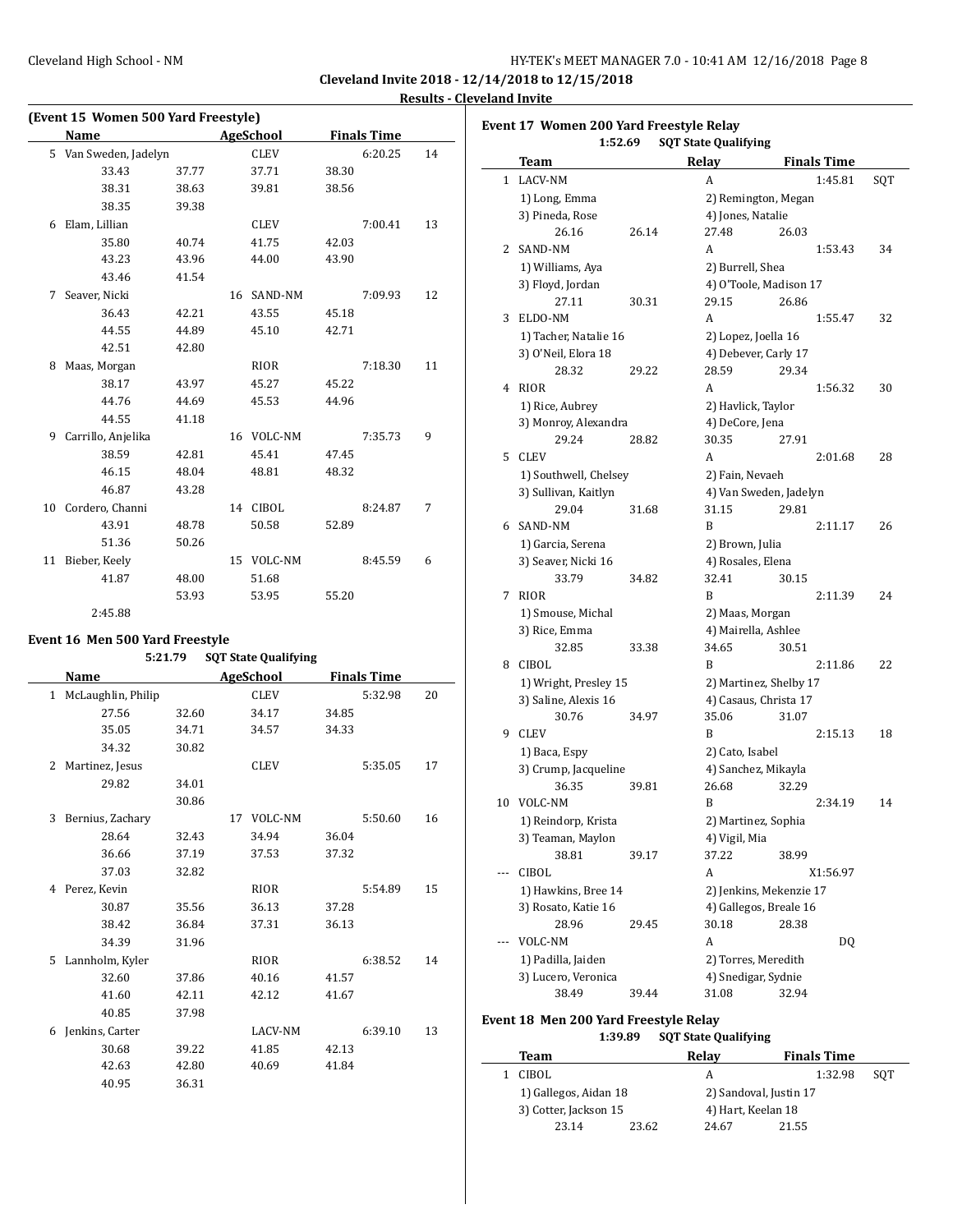**Cleveland Invite 2018 - 12/14/2018 to 12/15/2018 Results - Cleveland Invite**

| (Event 18 Men 200 Yard Freestyle Relay)   |       |                             |                         |     | 3 Montoya, Briana                       |       | LACV-NM                     | 1:07.18                | 16  |
|-------------------------------------------|-------|-----------------------------|-------------------------|-----|-----------------------------------------|-------|-----------------------------|------------------------|-----|
| <b>Team</b>                               |       | Relay                       | <b>Finals Time</b>      |     | 32.32                                   | 34.86 |                             |                        |     |
| 2 LACV-NM                                 |       | $\mathbf{A}$                | 1:36.49                 | SQT | 4 Baca, Caitlin                         |       | LACV-NM                     | 1:07.28                | 15  |
| 1) Hoagland, Jack                         |       | 2) Alei, Jeffrey            |                         |     | 32.55                                   | 34.73 |                             |                        |     |
| 3) Pepin, Brenden                         |       | 4) Lei, Quanwei             |                         |     | 5 Tacher, Natalie                       |       | 16 ELDO-NM                  | 1:08.89                | 14  |
| 23.69                                     | 25.98 | 23.83                       | 22.99                   |     | 33.36                                   | 35.53 |                             |                        |     |
| 3 SAND-NM                                 |       | A                           | 1:36.57                 | SQT | 6 Conejo, Izel                          |       | <b>RIOR</b>                 | 1:09.42                | 13  |
| 1) Hawton, Maxwell                        |       | 2) Wintheiser, Jayce        |                         |     | 33.61                                   | 35.81 |                             |                        |     |
| 3) Lopez, Aidan 16                        |       | 4) Cecco, Joseph            |                         |     | 7 Feudner, Jade                         |       | 17 ELDO-NM                  | 1:10.84                | 12  |
| 21.56                                     | 25.21 | 26.98                       | 22.82                   |     | 34.24                                   | 36.60 |                             |                        |     |
| 4 CLEV                                    |       | A                           | 1:36.92                 | SQT | 8 Sokolova, Masha                       |       | 16 ELDO-NM                  | 1:11.76                | 11  |
| 1) Southwell, Kendal                      |       | 2) Martinez, Jesus          |                         |     | 35.34                                   | 36.42 |                             |                        |     |
| 3) McLaughlin, Philip                     |       |                             | 4) McLaughlin, Thomas   |     | 9 Monroy, Alexandra                     |       | RIOR                        | 1:11.97                | 9   |
| 24.15                                     | 25.25 | 24.94                       | 22.58                   |     | 35.14                                   | 36.83 |                             |                        |     |
| 5 RIOR                                    |       | A                           | 1:42.51                 | 28  | 10 Kaminsky, Alex                       |       | LACV-NM                     | 1:12.95                | 7   |
| 1) Petty, Brady                           |       | 2) Leon, Matthew            |                         |     | 35.27                                   | 37.68 |                             |                        |     |
| 3) Jones, Keilin                          |       | 4) Tye, Daniel              |                         |     | 11 DeCore, Jena                         |       | <b>RIOR</b>                 | 1:13.03                | 6   |
| 24.97                                     | 26.87 | 25.88                       | 24.79                   |     | 36.20                                   | 36.83 |                             |                        |     |
| 6 ELDO-NM                                 |       | A                           | 1:42.96                 | 26  | 12 Guerra, Sydney                       |       | 15 ELDO-NM                  | 1:20.74                | 5   |
| 1) Robison, Trey 16                       |       |                             | 2) O'Donnell, Darien 16 |     | 40.48                                   | 40.26 |                             |                        |     |
| 3) Smith, Wyatt 16                        |       | 4) Grimes, Connor 15        |                         |     | 13 Stanley, Emma                        |       | 16 CIBOL                    | 1:20.92                | 4   |
| 25.30                                     | 26.29 | 26.08                       | 25.29                   |     | 14 Rice, Aubrey                         |       | <b>RIOR</b>                 | 1:21.44                | 3   |
| 7 LACV-NM                                 |       | B                           | 1:49.48                 | 24  | 39.40                                   | 42.04 |                             |                        |     |
| 1) Jenkins, Carter                        |       | 2) Evans, Lucas             |                         |     | 15 Soto, Angelina                       |       | <b>CLEV</b>                 | 1:22.14                | 2   |
| 3) Leigh, Zachary                         |       | 4) Guetersloh, Henry        |                         |     | 39.52                                   | 42.62 |                             |                        |     |
| 27.68                                     | 29.02 | 25.40                       | 27.38                   |     | 16 Cordero, Elisa                       |       | 16 CIBOL                    | 1:23.54                | 1   |
| 8 CLEV                                    |       | B                           | 1:49.96                 | 22  | 39.86                                   | 43.68 |                             |                        |     |
| 1) Griego, Cameron                        |       | 2) Green, Calvin            |                         |     | 17 Casaus, Trinity                      |       | 17 CIBOL                    | 1:27.17                |     |
| 3) Romero, Jared                          |       | 4) Trotter, Ethan           |                         |     | 42.17                                   | 45.00 |                             |                        |     |
| 25.65                                     | 27.13 | 30.14                       | 27.04                   |     | 18 Moreno, Gabriela                     |       | VOLC-NM                     | 1:29.02                |     |
| 9 RIOR                                    |       | B                           | 1:57.38                 | 18  | 19 Lohkamp, Miranda                     |       | 17 VOLC-NM                  | 1:32.34                |     |
| 1) Cortez, Clayton                        |       | 2) Jenkins, Jeremiah        |                         |     | 20 Gonzales, Ariana                     |       | 15 VOLC-NM                  | 1:40.94                |     |
| 3) Marcelli, Michael                      |       | 4) Smouse, Zeke             |                         |     |                                         |       |                             |                        |     |
| 31.30                                     | 30.44 | 27.26                       | 28.38                   |     | --- Rivera, Aracely                     |       | <b>CLEV</b>                 | $\mathbf{D}\mathbf{Q}$ |     |
| 10 VOLC-NM                                |       | B                           | 2:07.23                 | 14  | 40.38                                   | 44.76 |                             |                        |     |
| 1) Gonzalez, Jason 17                     |       | 2) Malone, Sean             |                         |     | <b>Event 20 Men 100 Yard Backstroke</b> |       |                             |                        |     |
| 3) Nord, Tyler                            |       | 4) Pezzano, Xavier          |                         |     |                                         | 58.69 | <b>SQT State Qualifying</b> |                        |     |
| 30.20                                     | 32.55 | 33.60                       | 30.88                   |     | Name                                    |       | AgeSchool                   | <b>Finals Time</b>     |     |
| 11 VOLC-NM                                |       | A                           | 2:10.05                 | 12  | 1 Lei, Quanwei                          |       | LACV-NM                     | 56.09                  | SQT |
| 1) Nix, Elijah 15                         |       | 2) Sears, Arthur            |                         |     | 27.33                                   | 28.76 |                             |                        |     |
| 3) Valasquez, Dominic                     |       | 4) Perez, Jairo             |                         |     | 2 Rand, Evan                            |       | 18 VOLC-NM                  | 56.24                  | SQT |
| 29.46                                     | 34.95 | 32.59                       | 33.05                   |     | 27.89                                   | 28.35 |                             |                        |     |
| 12 SAND-NM                                |       | B                           | 2:34.94                 | 10  | 3 Meyer, Eli                            |       | <b>CLEV</b>                 | 57.17                  | SQT |
| 1) Martinez, Jared                        |       | 2) Bowen, Abraham           |                         |     | 27.22                                   | 29.95 |                             |                        |     |
| 3) Render, Jared                          |       | 4) Millard, Colin           |                         |     | 4 Peters, Brady                         |       | <b>CLEV</b>                 | 58.33                  | SQT |
| 35.23                                     | 41.55 | 27.48                       | 50.68                   |     | 28.04                                   | 30.29 |                             |                        |     |
| --- CIBOL                                 |       | B                           | X1:49.86                |     |                                         |       | LACV-NM                     |                        |     |
|                                           |       | 2) Kincaid, John 18         |                         |     | 5 Matteucci, Peter                      |       |                             | 59.24                  | 14  |
| 1) Cordray, Ryan 16<br>3) Nowlin, Zach 16 |       | 4) Jones, Peter 17          |                         |     | 28.62                                   | 30.62 |                             |                        |     |
| 24.56                                     | 30.28 | 29.81                       | 25.21                   |     | 6 Benavidez, Sabastian                  |       | 16 ELDO-NM                  | 59.53                  | 13  |
|                                           |       |                             |                         |     | 29.18                                   | 30.35 |                             |                        |     |
| Event 19 Women 100 Yard Backstroke        |       |                             |                         |     | 7 O'Connell, Evan                       |       | 17 ELDO-NM                  | 1:00.80                | 12  |
| 1:04.39                                   |       | <b>SQT State Qualifying</b> |                         |     | 29.95                                   | 30.85 |                             |                        |     |
|                                           |       |                             |                         |     | 8 Alei, Jeffrey                         |       | LACV-NM                     | 1:01.00                | 11  |

29.80 31.20

30.52 31.92

9 Petty, Brady RIOR 1:02.44 9

10 Lucero, Nick 16 CIBOL 1:04.21 7

| Name               |       | AgeSchool   | <b>Finals Time</b> |    |
|--------------------|-------|-------------|--------------------|----|
| 1 Wemhoner, Jordyn |       | <b>CLEV</b> | 1:04.43            | 20 |
| 31.64              | 32.79 |             |                    |    |
| 2 Park, Hannah     |       | LACV-NM     | 1:06.71            | 17 |
| 31.61              | 35.10 |             |                    |    |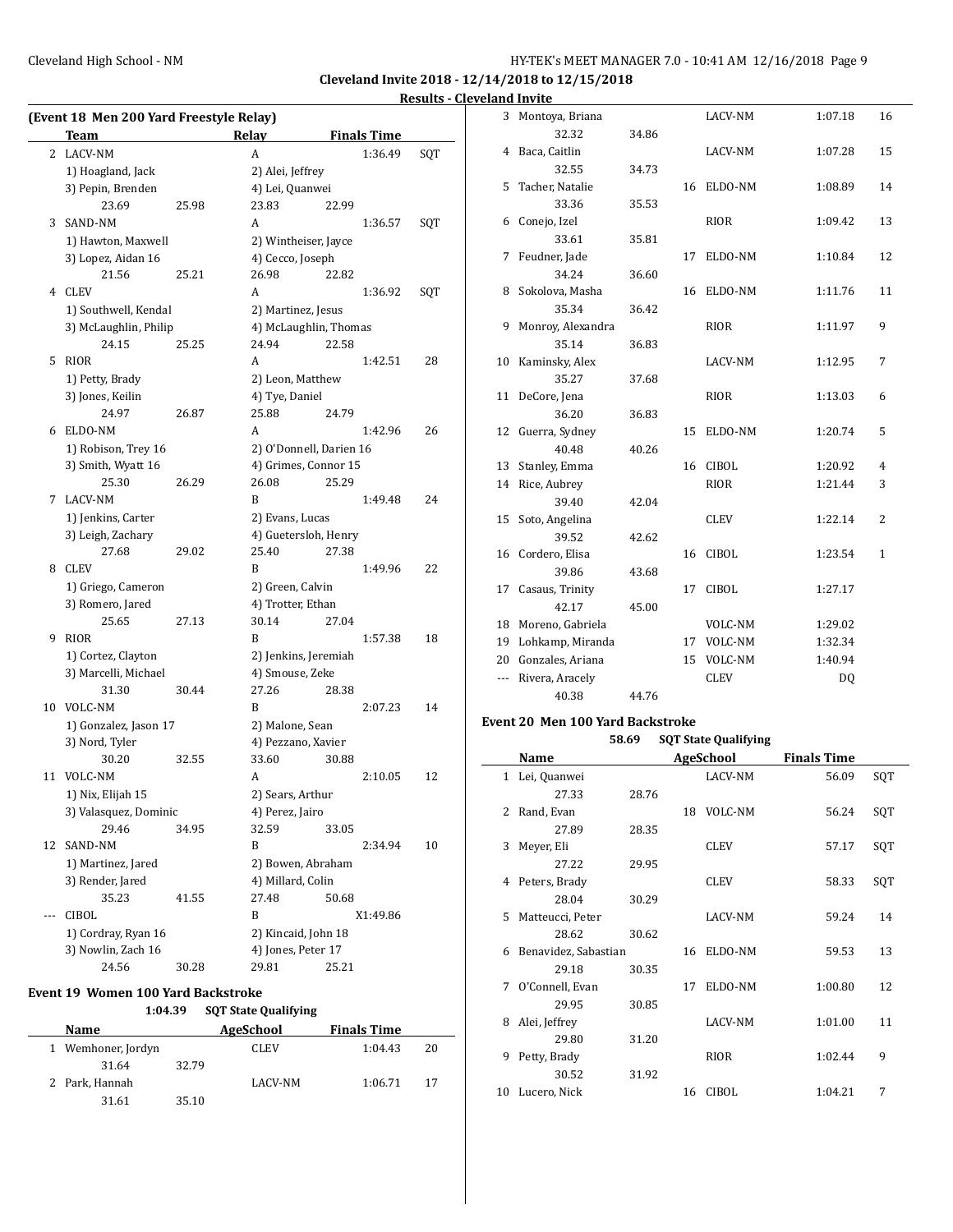**Cleveland Invite 2018 - 12/14/2018 to 12/15/2018 Results - Cleveland Invite**

|    | (Event 20 Men 100 Yard Backstroke) |       |    |             |                    |   |  |  |  |  |
|----|------------------------------------|-------|----|-------------|--------------------|---|--|--|--|--|
|    | Name                               |       |    | AgeSchool   | <b>Finals Time</b> |   |  |  |  |  |
| 11 | Griego, Cameron                    |       |    | <b>CLEV</b> | 1:07.67            | 6 |  |  |  |  |
|    | 33.10                              | 34.57 |    |             |                    |   |  |  |  |  |
|    | 12 Remington, Luke                 |       |    | LACV-NM     | 1:11.32            | 5 |  |  |  |  |
|    | 34.70                              | 36.62 |    |             |                    |   |  |  |  |  |
| 13 | Moses, Calhan                      |       | 16 | VOLC-NM     | 1:11.50            | 4 |  |  |  |  |
|    | 34.81                              | 36.69 |    |             |                    |   |  |  |  |  |
| 14 | Grove, Bayliss                     |       |    | SAND-NM     | 1:14.01            | 3 |  |  |  |  |
|    | 34.14                              | 39.87 |    |             |                    |   |  |  |  |  |
| 15 | Forgey, Chad                       |       |    | RIOR        | 1:16.12            | 2 |  |  |  |  |
|    | 36.92                              | 39.20 |    |             |                    |   |  |  |  |  |
| 16 | Nowlin, Zach                       |       | 16 | CIBOL       | 1:17.58            | 1 |  |  |  |  |
| 17 | Cameron, Andrew                    |       |    | RIOR        | 1:19.48            |   |  |  |  |  |
|    | 39.40                              | 40.08 |    |             |                    |   |  |  |  |  |
| 18 | Valdez, Thomas                     |       |    | RIOR        | 1:19.88            |   |  |  |  |  |
|    | 37.57                              | 42.31 |    |             |                    |   |  |  |  |  |
| 19 | Render, Jared                      |       |    | SAND-NM     | 1:24.56            |   |  |  |  |  |
|    | 40.80                              | 43.76 |    |             |                    |   |  |  |  |  |

# **Event 21 Women 100 Yard Breaststroke**

## **1:13.09 SQT State Qualifying**

|    | <b>Name</b>        |       | <b>AgeSchool</b> |              | <b>Finals Time</b> |                |
|----|--------------------|-------|------------------|--------------|--------------------|----------------|
|    | 1 Jones, Natalie   |       |                  | LACV-NM      | 1:10.06            | SQT            |
|    | 33.59              | 36.47 |                  |              |                    |                |
| 2  | Southwell, Chelsey |       |                  | CLEV         | 1:18.52            | 17             |
|    | 36.90              | 41.62 |                  |              |                    |                |
| 3  | Jenkins, Mekenzie  |       | 17               | <b>CIBOL</b> | 1:20.40            | 16             |
|    | 38.87              | 41.53 |                  |              |                    |                |
| 4  | Burrell, Caroline  |       | 15               | ELDO-NM      | 1:21.83            | 15             |
|    | 39.41              | 42.42 |                  |              |                    |                |
| 5  | Johnson, Lindsey   |       |                  | SAND-NM      | 1:23.27            | 14             |
|    | 39.14              | 44.13 |                  |              |                    |                |
| 6  | Havlick, Taylor    |       |                  | RIOR         | 1:24.26            | 13             |
|    | 39.91              | 44.35 |                  |              |                    |                |
| 7  | Sullivan, Kaitlyn  |       |                  | <b>CLEV</b>  | 1:24.72            | 12             |
|    | 40.18              | 44.54 |                  |              |                    |                |
| 8  | Rosales, Elena     |       |                  | SAND-NM      | 1:24.86            | 11             |
|    | 40.59              | 44.27 |                  |              |                    |                |
| 9  | Wright, Presley    |       | 15               | <b>CIBOL</b> | 1:25.33            | 9              |
|    | 40.27              | 45.06 |                  |              |                    |                |
| 10 | Burrell, Shea      |       |                  | SAND-NM      | 1:26.27            | 7              |
|    | 40.52              | 45.75 |                  |              |                    |                |
| 11 | Mehojah, Emily     |       |                  | LACV-NM      | 1:26.63            | 6              |
|    | 40.90              | 45.73 |                  |              |                    |                |
| 12 | Garcia, Serena     |       |                  | SAND-NM      | 1:27.52            | 5              |
|    | 40.84              | 46.68 |                  |              |                    |                |
| 13 | Brevker, Katie     |       | 16               | ELDO-NM      | 1:27.64            | 4              |
| 14 | Yeh, Melody        |       |                  | LACV-NM      | 1:28.85            | 3              |
|    | 41.94              | 46.91 |                  |              |                    |                |
| 15 | Aguilar, Gabby     |       | 17               | CIBOL        | 1:32.57            | $\overline{2}$ |
|    | 43.47              | 49.10 |                  |              |                    |                |
| 16 | Martin, Samantha   |       |                  | LACV-NM      | 1:33.32            | 1              |
|    | 44.08              | 49.24 |                  |              |                    |                |
| 17 | Baca, Pilar        |       |                  | <b>CLEV</b>  | 1:33.66            |                |
|    | 43.81              | 49.85 |                  |              |                    |                |
| 18 | Martinez, Mariana  |       |                  | <b>RIOR</b>  | 1:33.92            |                |
|    | 44.11              | 49.81 |                  |              |                    |                |

|    | тани нічне      |       |    |             |         |
|----|-----------------|-------|----|-------------|---------|
| 19 | Baca, Espy      |       |    | <b>CLEV</b> | 1:34.70 |
|    | 44.74           | 49.96 |    |             |         |
| 20 | Holguin, Keanna |       |    | VOLC-NM     | 1:36.97 |
|    | 47.20           | 49.77 |    |             |         |
| 21 | Maas, Morgan    |       |    | <b>RIOR</b> | 1:39.17 |
|    | 47.02           | 52.15 |    |             |         |
| 22 | Cordray, Julia  |       | 15 | VOLC-NM     | 1:41.74 |
|    | 47.55           | 54.19 |    |             |         |
| 23 | Casaus, Christa |       | 17 | CIBOL       | 1:42.41 |
|    | 47.65           | 54.76 |    |             |         |

#### **Event 22 Men 100 Yard Breaststroke**

| 1:04.59 | <b>SQT State Qualifying</b> |
|---------|-----------------------------|
|---------|-----------------------------|

|          | Name                     |       |    | <b>AgeSchool</b> | <b>Finals Time</b> |     |
|----------|--------------------------|-------|----|------------------|--------------------|-----|
|          | 1 Hoagland, Jack         |       |    | LACV-NM          | 57.44              | SQT |
|          | 27.03                    | 30.41 |    |                  |                    |     |
|          | 2 Southwell, Kendal      |       |    | CLEV             | 1:01.34            | SQT |
|          | 28.71                    | 32.63 |    |                  |                    |     |
| $\ast 3$ | Cecco, Joseph            |       |    | SAND-NM          | 1:04.30            | SQT |
|          | 29.96                    | 34.34 |    |                  |                    |     |
| *3       | Gallegos, Aidan          |       | 18 | <b>CIBOL</b>     | 1:04.30            | SQT |
|          | 30.62                    | 33.68 |    |                  |                    |     |
| 5        | Hawton, Maxwell          |       |    | SAND-NM          | 1:05.14            | 14  |
|          | 30.77                    | 34.37 |    |                  |                    |     |
| 6        | Zolyomi, Andras          |       | 16 | ELDO-NM          | 1:07.56            | 13  |
|          | 31.51                    | 36.05 |    |                  |                    |     |
| 7        | McLaughlin, Thomas       |       |    | CLEV             | 1:07.60            | 12  |
|          | 31.61                    | 35.99 |    |                  |                    |     |
| 8        | Hart, Keelan             |       | 18 | CIBOL            | 1:10.86            | 11  |
|          | 33.58                    | 37.28 |    |                  |                    |     |
| 9        | Watson, Blake            |       |    | LACV-NM          | 1:12.06            | 9   |
|          | 33.45                    | 38.61 |    |                  |                    |     |
| 10       | Kozlowski, Aaron         |       |    | LACV-NM          | 1:17.09            | 7   |
|          | 36.34                    | 40.75 |    |                  |                    |     |
| 11       | Jenkins, Jeremiah        |       |    | RIOR             | 1:18.79            | 6   |
|          | 37.11                    | 41.68 |    |                  |                    |     |
| 12       | Leigh, Zachary           |       |    | LACV-NM          | 1:18.88            | 5   |
|          | 37.73                    | 41.15 |    |                  |                    |     |
| 13       | Jones, Peter             |       | 17 | <b>CIBOL</b>     | 1:19.48            | 4   |
|          | 37.65                    | 41.83 |    |                  |                    |     |
| 14       | Trotter, Ethan           |       |    | <b>CLEV</b>      | 1:19.62            | 3   |
|          | 36.43                    | 43.19 |    |                  |                    |     |
| 15       | Smouse, Zeke             |       |    | RIOR             | 1:23.86            | 2   |
|          | 39.73                    | 44.13 |    |                  |                    |     |
|          | 16 Biddinger, Nathan     |       |    | VOLC-NM          | 1:25.10            | 1   |
| 17       | Dreze, Max               |       |    | VOLC-NM          | 1:25.11            |     |
|          | 39.13                    | 45.98 |    |                  |                    |     |
|          | Cortez, Clayton<br>39.04 |       |    | <b>RIOR</b>      | DQ                 |     |
|          |                          | 45.27 |    |                  |                    |     |

## **Event 23 Women 400 Yard Freestyle Relay 4:09.29 SQT State Qualifying**

| Team            |                   | Relay |         | <b>Finals Time</b> |     |  |  |
|-----------------|-------------------|-------|---------|--------------------|-----|--|--|
| LACV-NM         |                   | А     |         | 3:59.67            | SOT |  |  |
| 1) Pineda, Rose | 2) Mehojah, Emily |       |         |                    |     |  |  |
| 3) Orr, Lydia   | 4) Meek, Hannah   |       |         |                    |     |  |  |
| 28.57           | 59.08             | 32.81 | 1:08.29 |                    |     |  |  |
| 27.00           | 57.58             | 26.35 | 54.72   |                    |     |  |  |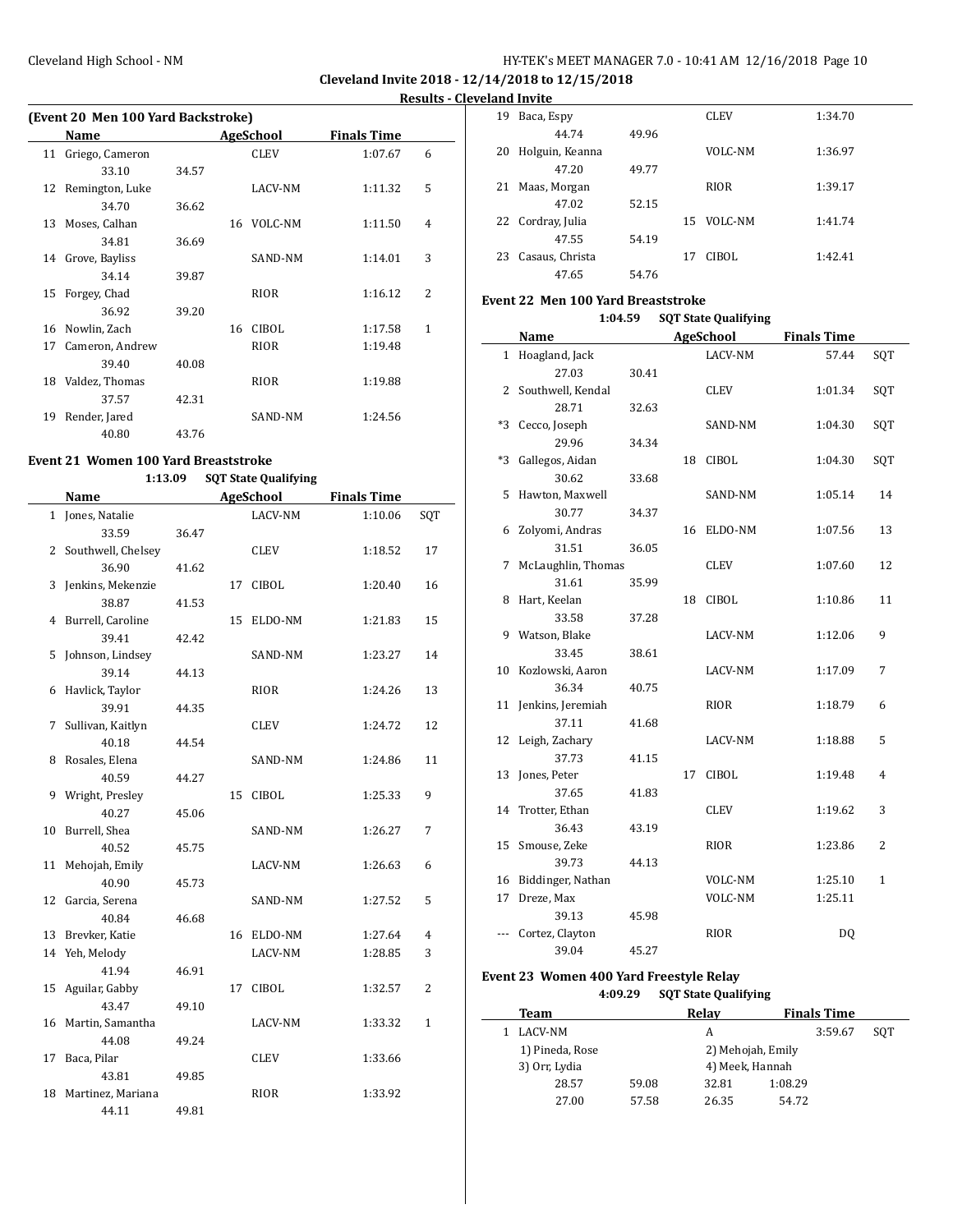**Cleveland Invite 2018 - 12/14/2018 to 12/15/2018**

## **Results - Cleveland Invite**

|    | <b>Team</b>                  |         | Relay            | <b>Finals Time</b>      |     |
|----|------------------------------|---------|------------------|-------------------------|-----|
| 2  | ELDO-NM                      |         | A                | 4:01.59                 | SQT |
|    | 1) Gehlert, Emma 15          |         |                  | 2) Burrell, Caroline 15 |     |
|    | 3) Lopez, Joella 16          |         |                  | 4) Peters, Randi 16     |     |
|    | 26.65                        | 55.88   | 31.69            | 1:04.74                 |     |
|    | 30.13                        | 1:02.04 | 27.44            | 58.93                   |     |
| 3  | <b>RIOR</b>                  |         | A                | 4:03.45                 | SQT |
|    | 1) Conejo, Izel              |         | 2) DeCore, Jena  |                         |     |
|    | 3) Hady, Hannah              |         |                  | 4) Tscherne, Jazmine    |     |
|    | 29.68                        | 1:01.32 | 30.36            | 1:02.64                 |     |
|    | 29.52                        | 1:02.03 | 27.53            | 57.46                   |     |
|    | 4 CLEV                       |         | A                | 4:10.61                 | 30  |
|    | 1) Chavez-Rodriguez, Avyanna |         |                  | 2) Wemhoner, Jordyn     |     |
|    | 3) Van Sweden, Jadelyn       |         | 4) Rios, Grace   |                         |     |
|    | 29.01                        | 1:00.73 | 29.94            | 1:02.81                 |     |
|    | 30.78                        | 1:05.29 | 29.47            | 1:01.78                 |     |
| 5  | <b>LACV-NM</b>               |         | B                | 4:22.56                 | 28  |
|    | 1) Abrams, Robin             |         | 2) Bryson, Riley |                         |     |
|    | 3) Atencio, Sofia            |         |                  | 4) Montova, Briana      |     |
|    | 31.38                        | 1:05.57 | 29.90            | 1:04.32                 |     |
|    | 31.35                        | 1:08.95 | 15.31            | 1:03.72                 |     |
| 6  | ELDO-NM                      |         | B                | 4:31.01                 | 26  |
|    | 1) Cook, Emma 14             |         |                  | 2) Debever, Carly 17    |     |
|    | 3) Guerra, Sydney 15         |         |                  | 4) Gehlert, Grace 16    |     |
|    | 37.34                        | 1:20.86 | 29.64            | 1:03.14                 |     |
|    | 32.83                        | 1:08.51 | 27.21            | 58.50                   |     |
| 7  | <b>RIOR</b>                  |         | B                | 4:49.17                 | 24  |
|    | 1) Rice, Aubrey              |         | 2) Neeley, Jada  |                         |     |
|    | 3) Rodriguez, Lauren         |         |                  | 4) Mairella, Ashlee     |     |
|    | 33.87                        | 1:11.21 | 35.89            | 1:14.73                 |     |
|    | 35.72                        | 1:13.22 | 33.05            | 1:10.01                 |     |
| 8  | CLEV                         |         | B                | 4:50.00                 | 22  |
|    | 1) Hardman, Haylee           |         | 2) Elam, Lillian |                         |     |
|    | 3) Crump, Jacqueline         |         |                  | 4) Sullivan, Kaitlyn    |     |
|    | 33.72                        | 1:12.59 | 33.44            | 1:10.61                 |     |
|    | 35.49                        | 1:16.67 | 33.96            | 1:10.13                 |     |
| 9  | <b>CIBOL</b>                 |         | А                | 4:51.89                 | 18  |
|    | 1) Aguilar, Gabby 17         |         |                  | 2) Waymire, Miranda 16  |     |
|    | 3) Stanley, Emma 16          |         |                  | 4) Ibarra, Cassie 16    |     |
|    | 33.67                        | 1:11.81 | 36.40            | 1:17.04                 |     |
|    | 32.36                        | 1:09.50 | 35.00            | 1:13.54                 |     |
|    | 10 VOLC-NM                   |         | А                | 5:26.63                 | 14  |
|    | 1) Nelson, Jillian 17        |         |                  | 2) Arruti, Autumn       |     |
|    | 3) Lujan, Kaylee 15          |         |                  | 4) Gonzales, Ariana 15  |     |
|    | 38.45                        | 1:19.75 | 34.14            | 1:10.62                 |     |
|    | 42.85                        | 1:30.64 | 41.06            | 1:25.62                 |     |
|    | 11 VOLC-NM                   |         | B                | 5:44.06                 | 12  |
|    | 1) Hernandez, Karen 16       |         |                  | 2) Moreno, Gabriela     |     |
|    | 3) Alonzo, Mariana           |         |                  | 4) Bieber, Keely 15     |     |
|    | 39.34                        | 1:28.71 | 29.43            | 1:07.38                 |     |
|    | 45.27                        | 1:36.08 | 41.60            | 1:31.89                 |     |
| 12 | SAND-NM                      |         | B                | 6:13.22                 | 10  |
|    | 1) Lucero, Summer            |         |                  | 2) Archuleta, Iliana    |     |
|    | 3) Miller, Annie             |         |                  | 4) Gonzales, Isabella   |     |
|    |                              | 1:31.53 | 44.61            | 1:37.23                 |     |
|    | 42.42                        |         |                  |                         |     |

| cianu invite |                                          |                    |       |                                           |                    |     |  |
|--------------|------------------------------------------|--------------------|-------|-------------------------------------------|--------------------|-----|--|
| ---          | CIBOL                                    |                    | B     |                                           | X5:17.20           |     |  |
|              | 1) Cordero, Channi 14                    |                    |       | 2) Godsey, Kelly 17                       |                    |     |  |
|              | 3) Gonzalez, Sophia 17                   |                    |       | 4) Gebe, Alisha 18                        |                    |     |  |
|              | 35.58<br>1:20.12                         |                    | 37.33 | 1:18.13                                   |                    |     |  |
|              | 41.63                                    | 1:27.73            | 33.48 | 1:11.22                                   |                    |     |  |
|              |                                          |                    |       |                                           |                    |     |  |
|              | Event 24 Men 400 Yard Freestyle Relay    |                    |       |                                           |                    |     |  |
|              |                                          | 3:43.89            |       | <b>SQT State Qualifying</b>               |                    |     |  |
|              | Team                                     |                    | Relay |                                           | <b>Finals Time</b> |     |  |
| $\mathbf{1}$ | <b>CLEV</b>                              |                    | A     |                                           | 3:26.38            | SQT |  |
|              | 1) Meyer, Eli                            |                    |       | 2) Peters, Brady                          |                    |     |  |
|              | 3) McLaughlin, Thomas                    |                    |       | 4) Pazand, Camron                         |                    |     |  |
|              | 24.20                                    | 50.47              | 24.34 | 52.56                                     |                    |     |  |
|              | 24.51                                    | 51.70              | 24.65 | 51.65                                     |                    |     |  |
|              | 2 LACV-NM                                |                    | B     |                                           | 3:45.26            | 34  |  |
|              | 1) Matteucci, Peter                      |                    |       | 2) Hudgens, Ben                           |                    |     |  |
|              | 3) Remington, Luke                       |                    |       | 4) Fouser, Camden                         |                    |     |  |
|              | 26.92                                    | 55.61              | 27.05 | 57.20                                     |                    |     |  |
|              | 27.90                                    | 58.74              | 25.86 | 53.71                                     |                    |     |  |
| 3            | LACV-NM                                  |                    | A     |                                           | 3:48.14            | 32  |  |
|              |                                          |                    |       |                                           |                    |     |  |
|              | 1) Ulibarri, Greyson<br>3) Alei, Jeffrey |                    |       | 2) Breinholt, Charles<br>4) Chau, Charles |                    |     |  |
|              |                                          |                    | 27.15 |                                           |                    |     |  |
|              | 24.99                                    | 51.79              |       | 58.78                                     |                    |     |  |
|              | 28.60                                    | 59.44              | 27.33 | 58.13                                     |                    |     |  |
|              | 4 CLEV                                   |                    | B     |                                           | 3:48.22            | 30  |  |
|              |                                          | 1) Martinez, Jesus |       | 2) Griego, Cameron                        |                    |     |  |
|              | 3) Trotter, Ethan                        |                    |       | 4) McLaughlin, Philip                     |                    |     |  |
|              | 27.62                                    | 57.40              | 26.81 | 56.60                                     |                    |     |  |
|              | 28.44                                    | 59.94              | 16.20 | 54.28                                     |                    |     |  |
| 5            | ELDO-NM                                  |                    | A     |                                           | 3:49.35            | 28  |  |
|              | 1) Robison, Trey 16                      |                    |       | 2) Grimes, Connor 15                      |                    |     |  |
|              | 3) Zolyomi, Andras 16                    |                    |       | 4) O'Donnell, Darien 16                   |                    |     |  |
|              | 25.14                                    | 54.65              | 28.97 | 1:00.17                                   |                    |     |  |
|              | 25.56                                    | 57.72              | 26.46 | 56.81                                     |                    |     |  |
| 6            | <b>RIOR</b>                              |                    | A     |                                           | 3:52.64            | 26  |  |
|              | 1) Petty, Brady                          |                    |       | 2) Leon, Matthew                          |                    |     |  |
|              | 3) Jones, Keilin                         |                    |       | 4) Tye, Daniel                            |                    |     |  |
|              | 27.36                                    | 57.02              | 29.21 | 1:00.93                                   |                    |     |  |
|              | 27.07                                    | 57.89              | 26.90 | 56.80                                     |                    |     |  |
| 7            | VOLC-NM                                  |                    | A     |                                           | 4:00.95            | 24  |  |
|              | 1) Nix, Elijah 15                        |                    |       | 2) Moses, Glen 18                         |                    |     |  |
|              | 3) Rand, Evan 18                         |                    |       | 4) Rathbun, Scott 16                      |                    |     |  |
|              | 30.90                                    | 1:05.43            | 27.60 | 1:00.46                                   |                    |     |  |
|              | 26.69                                    | 55.52              | 28.74 | 59.54                                     |                    |     |  |
|              | 8 RIOR                                   |                    | B     |                                           | 4:09.76            | 22  |  |
|              | 1) Lannholm, Kyler                       |                    |       |                                           |                    |     |  |
|              | 3) Ahyo, Jacob                           |                    |       | 2) Dorsil, Ramses<br>4) Perez, Kevin      |                    |     |  |
|              | 30.29                                    | 1:04.65            | 28.96 | 1:01.62                                   |                    |     |  |
|              | 31.04                                    | 1:03.50            | 28.38 | 59.99                                     |                    |     |  |
|              |                                          |                    |       |                                           |                    |     |  |
| 9.           | SAND-NM                                  |                    | A     |                                           | 4:13.46            | 18  |  |
|              | 1) Cuevas, Ryan                          |                    |       | 2) West, Joey                             |                    |     |  |
|              | 3) Grove, Bayliss                        |                    |       | 4) Frederick, Jared                       |                    |     |  |
|              | 30.71                                    | 1:04.81            | 31.70 | 1:08.13                                   |                    |     |  |
|              | 28.05                                    | 1:01.72            | 58.80 |                                           |                    |     |  |
|              | 10 VOLC-NM                               |                    | B     |                                           | 4:14.82            | 14  |  |
|              | 1) Biddinger, Nathan                     |                    |       | 2) Moses, Calhan 16                       |                    |     |  |
|              | 3) Pezzano, Xavier                       |                    |       | 4) Symes, Dallin                          |                    |     |  |
|              | 32.40                                    | 1:07.82            | 31.63 | 1:05.91                                   |                    |     |  |
|              | 28.64                                    | 1:00.16            | 27.58 | 1:00.93                                   |                    |     |  |